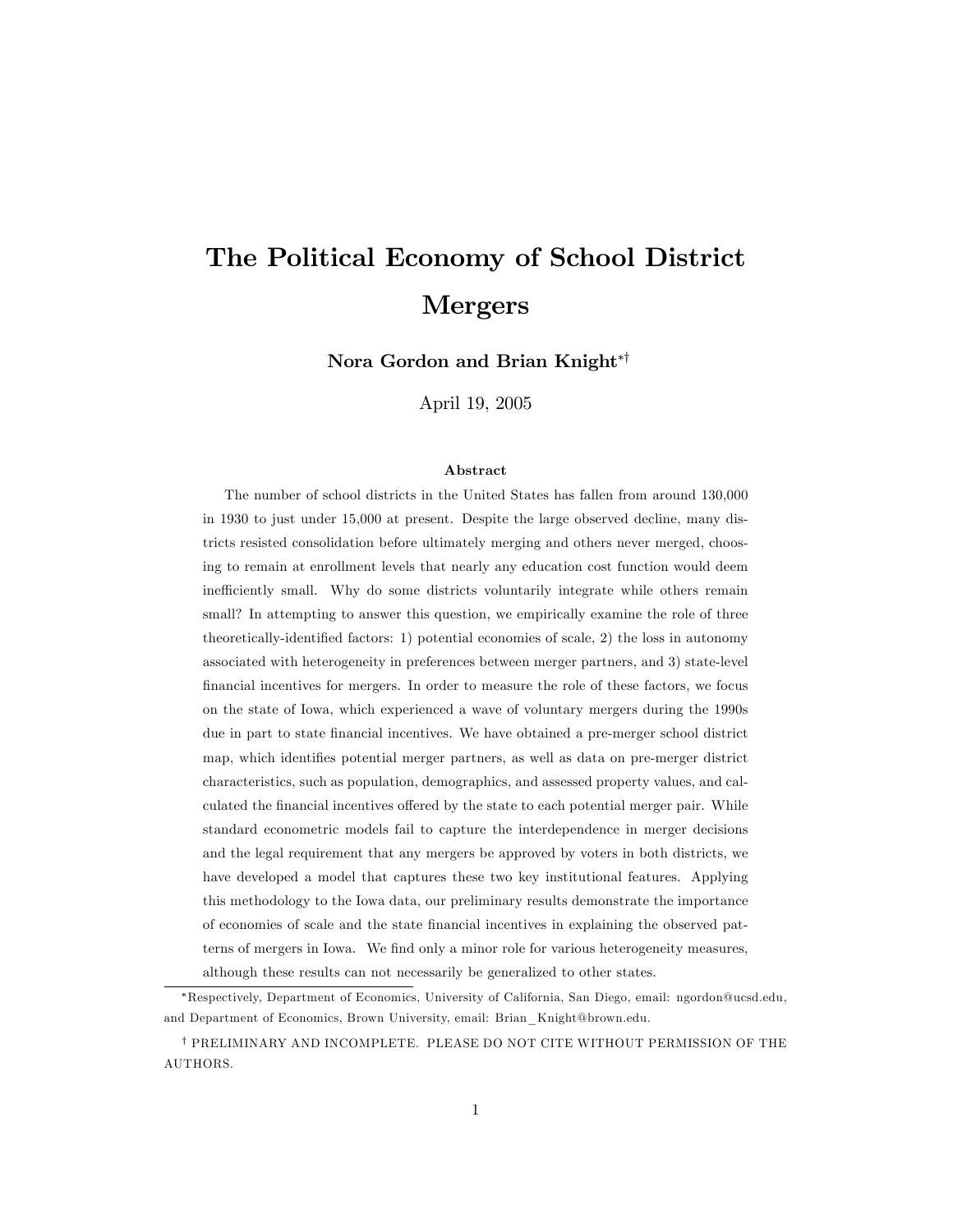# 1 Introduction

Throughout the twentieth century, bureaucrats, professional educators, and elected officials in the United States encouraged school districts to consolidate. Proponents of consolidation argued that by consolidating, districts would gain from economies of scale: high schools could offer more subjects, elementary schools could separate classes by grade level, and the quality of education could generally be improved at lower costs in larger consolidated schools and districts than in smaller ones. But many school districts resisted: residents consistently voted in favor of retaining their small districts, revealing that they preferred local control over the types of schools their children attended, who their children's classmates would be, and the determination of local tax rates to their own estimation of the potential efficiency gains so touted by consolidation's proponents. Ultimately, many states enacted legislation mandating or providing strong Önancial incentives for districts to consolidate, prompting sharp drops in the number of school districts (see Hooker and Mueller (1970) for an overview of such legislation), and a vast number of these political battles were resolved in favor of consolidation. As Figure 1 shows, the number of school districts in the United States plummeted from around 130,000 in the early 1920s to just under 15,000 today.

What explains the pattern of consolidations over this period? Why do some districts voluntarily integrate while others choose to remain small? In attempting to answer this question, we first develop a simple theoretical model of local political economy in which voters have preferences over a publicly-provided good, such as education, as well as private consumption. Voters differ according to income and preferences and the level of the publiclyprovided good chosen thus depends upon the preferences and income of the median voter. In this model, the median voter in a district compares her utility under separation to her utility under integration, in which case she may no longer be the median voter. In the context of this choice of separation versus integration, the model identifies three factors affecting the incentives for a district to merge. First, regarding the role of population, small districts may benefit from any economies of scale due to the spreading of fixed costs over more taxpayers. On the other hand, large districts may be discouraged from any diseconomies of scale associated with mergers. Second, if the potential merger partner has different preferences for publicly-provided goods, the median voter may fear the loss in autonomy associated with consolidation. Finally, the model highlights the importance of state financial incentives in encouraging merger decisions.

In order to measure the role of these factors in predicting school district consolidations, we focus on the state of Iowa, which offered significant financial incentives for mergers during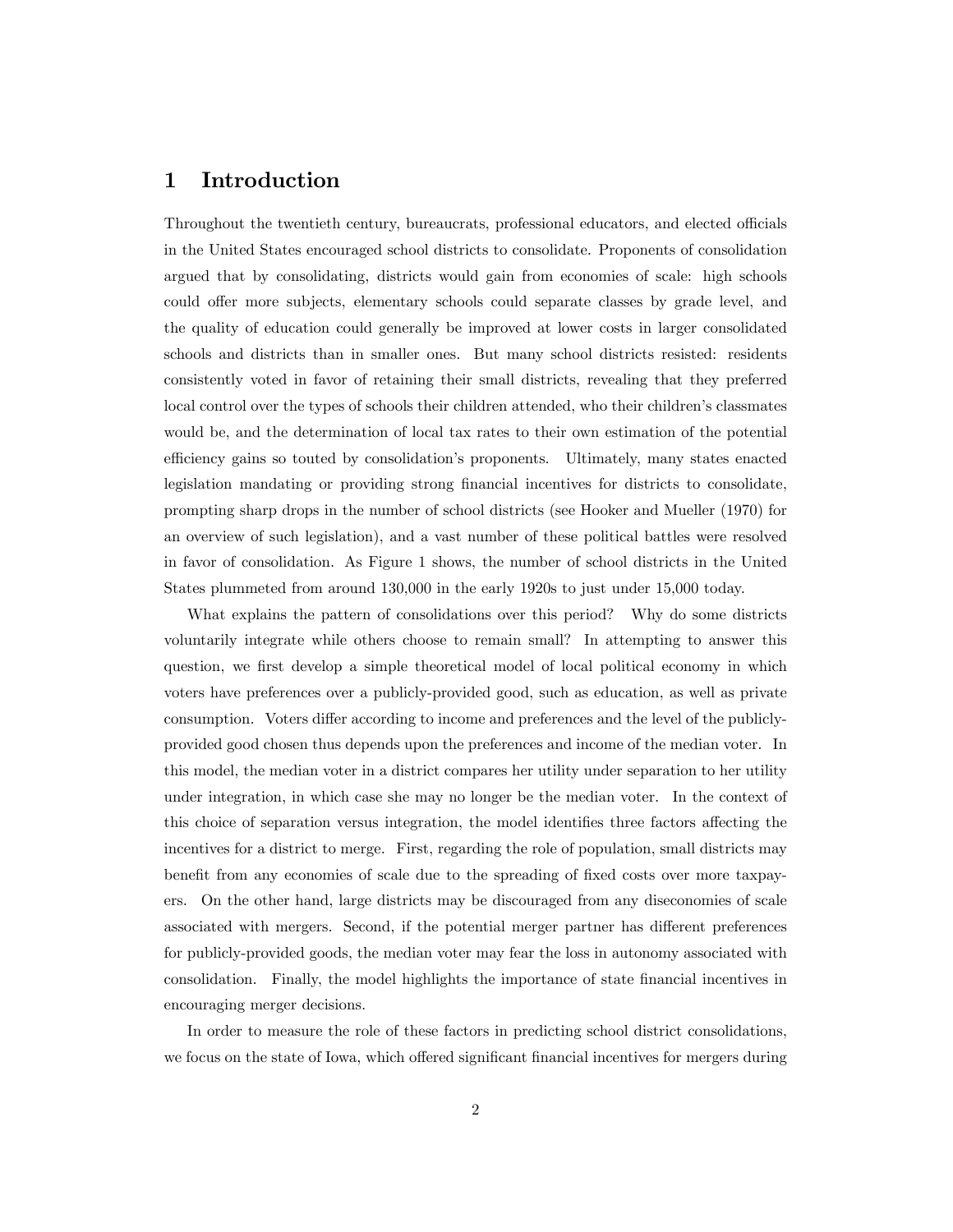the early 1990s. Due in part to these incentives, over 50 mergers involving over 100 districts occurred during this period, and, due to these mergers, the number of districts fell from 433 in 1989, the first year included in the analysis, to 373 in 2001, the final year in the analysis. In order to identify all *potential* mergers, which can occur only between adjacent districts, we have obtained a school district map from 1989, the first year of the sample period. In order to examine the above hypotheses identified by the theoretical model, we have also collected data on pre-merger district characteristics, such as population, demographics, and property values. Finally, we have calculated the state-level financial incentives specific to each potential merger. These incentives were offered for only a three-year period and were targeted at small districts, those most likely to benefit from any economies of scale. Eligibility for the incentives was based on whether enrollment in the initial district fell below a threshold of 600 students; this discontinuity allows us to identify the effect of the incentives distinctly from effects due to economies of scale.

Standard econometric models of discrete choice fail to account for two key features of the merger protocol in Iowa. First, mergers must be approved by voters in both districts, and only mergers supported by both districts are thus observed. Second, in addition to deciding whether or not to merge, districts have multiple borders and thus must decide with whom to merge, with only one merger permitted per district per year. While Poirier's bivariate Probit model addresses the Örst, it fails to account for the multiplicity of potential merger partners. We develop an econometric model that accounts for both of these two key features of the merger protocol and apply it to our data from the state of Iowa. Preliminary results demonstrate the importance of economies of scale as well as diseconomies of scale in explaining the patterns of mergers in Iowa during this time period. We also find an important role for the state financial incentives in encouraging these mergers. We find only a minor role for heterogeneity, although these results can not necessarily be generalized to other states.

# 2 Existing Literature

Several existing empirical studies shed light on the role of factors underlying political integration. Alesina, Baqir, and Hoxby (2004) examine the number of jurisdictions, including school districts, within U.S. counties over the period 1960-1990 and find evidence for a tradeo§ between economies of scale and heterogeneity in both race and income. That is, counties with high levels of heterogeneity in these dimensions tend to have more school districts, all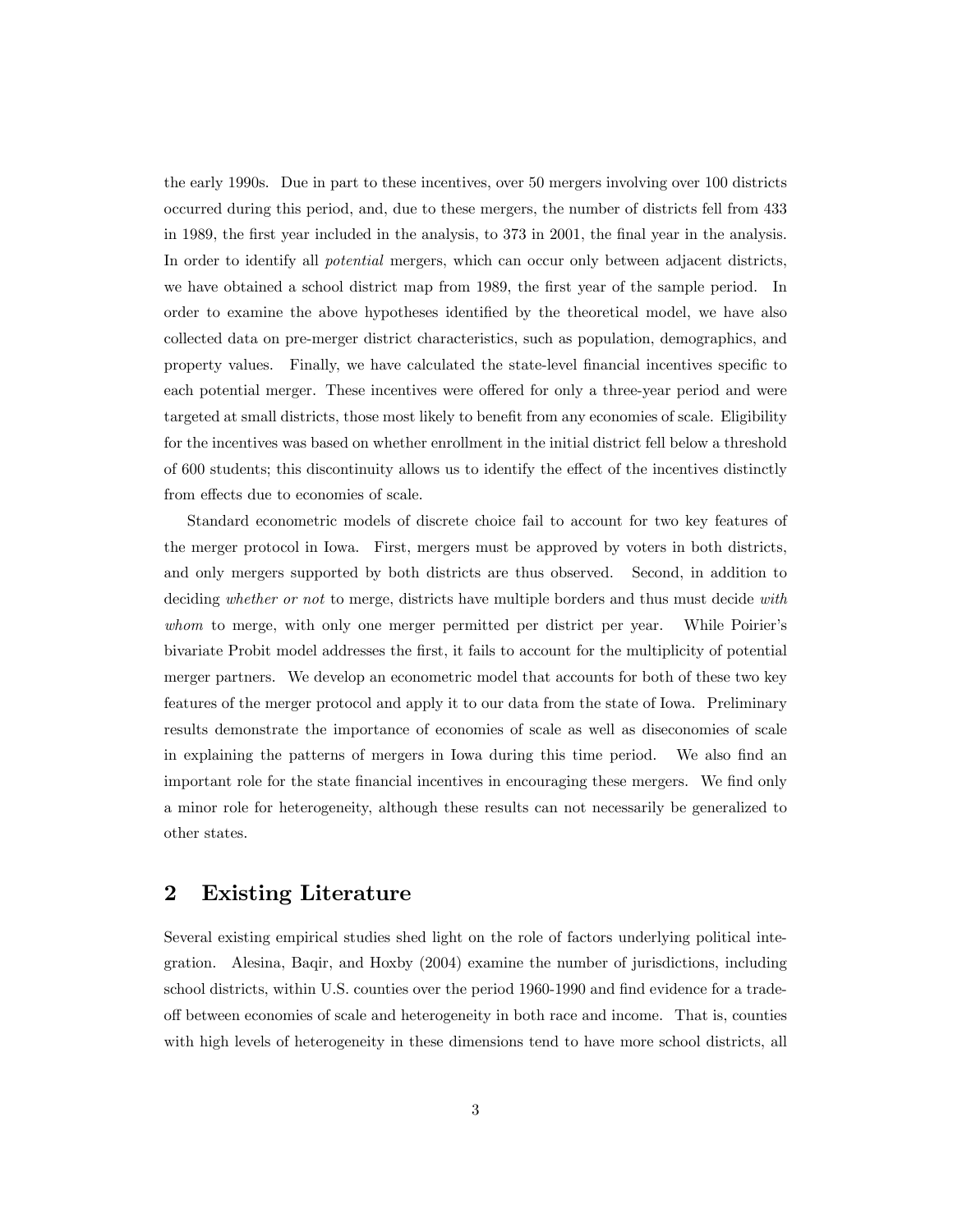else equal. On the other hand, they find little effect of heterogeneity in religion or ethnicity. Regarding the role of state governments, the authors Önd that the strength of annexation laws matter in determining the number of school districts within a state. In a study analyzing the role of state characteristics in determining the number of school districts within a state, Kenny and Schmidt (1994) Önd that the decline the number of school districts between 1950 and 1980 can be explained by the decline in farming and corresponding increase in population density, the increased importance of state aid, and the increased prominence of teacher unions.

The only studies of which we are aware that examine the decisions of individual school districts to consolidate are a series of papers by Brasington. Brasington (1999) identified 298 pairings of Ohio communities that either do or potentially could jointly provide education services through a single school district. He then estimates a bivariate Probit model developed by Poirier (1980); this model allows for both communities to have veto power over the merger decision and thus a merger is observed only if it is supported by both districts. Using this econometric methodology, he finds that small and large districts tend to jointly provide education services, while medium-sized communities do not enter such arrangements. Neither racial heterogeneity nor income levels explain these patterns. In two follow-up papers, Brasington uses the same dataset from Ohio but allows for the coefficients to vary between the larger and smaller merger partner (Brasington, 2003b), between the richer and poorer district (Brasington, 2003a), and between the more and less white district (Brasington, 2003a).

Relative to the most closely related papers, those by Brasington, our paper provides several contributions to this literature. First, while all of Brasington's papers assume that merger decisions are independent across borders, we develop and estimate an econometric model that allow for districts to have multiple potential merger partners; we argue below that a failure to account for such interdependence in merger decisions leads to both specification errors as well as incorrect inference due to the statistical dependence of the observations. Second, while Brasington uses school district characteristics, such as enrollments, test scores, and property values, from the early 1990s to explain consolidation decisions in Ohio, many of which occurred during the 1930s and 1960s, we better model the timing of the merger decisions. The failure to account for these timing considerations could lead to problems in interpretation. For example, if mergers lead to a convergence of school district characteristics, then Brasingtonís analysis may incorrectly attribute the decision to merge to similarities in district characteristics. Our study, by contrast, measures school district characteristics during the year in which the merger decisions were made, allowing us to separately identify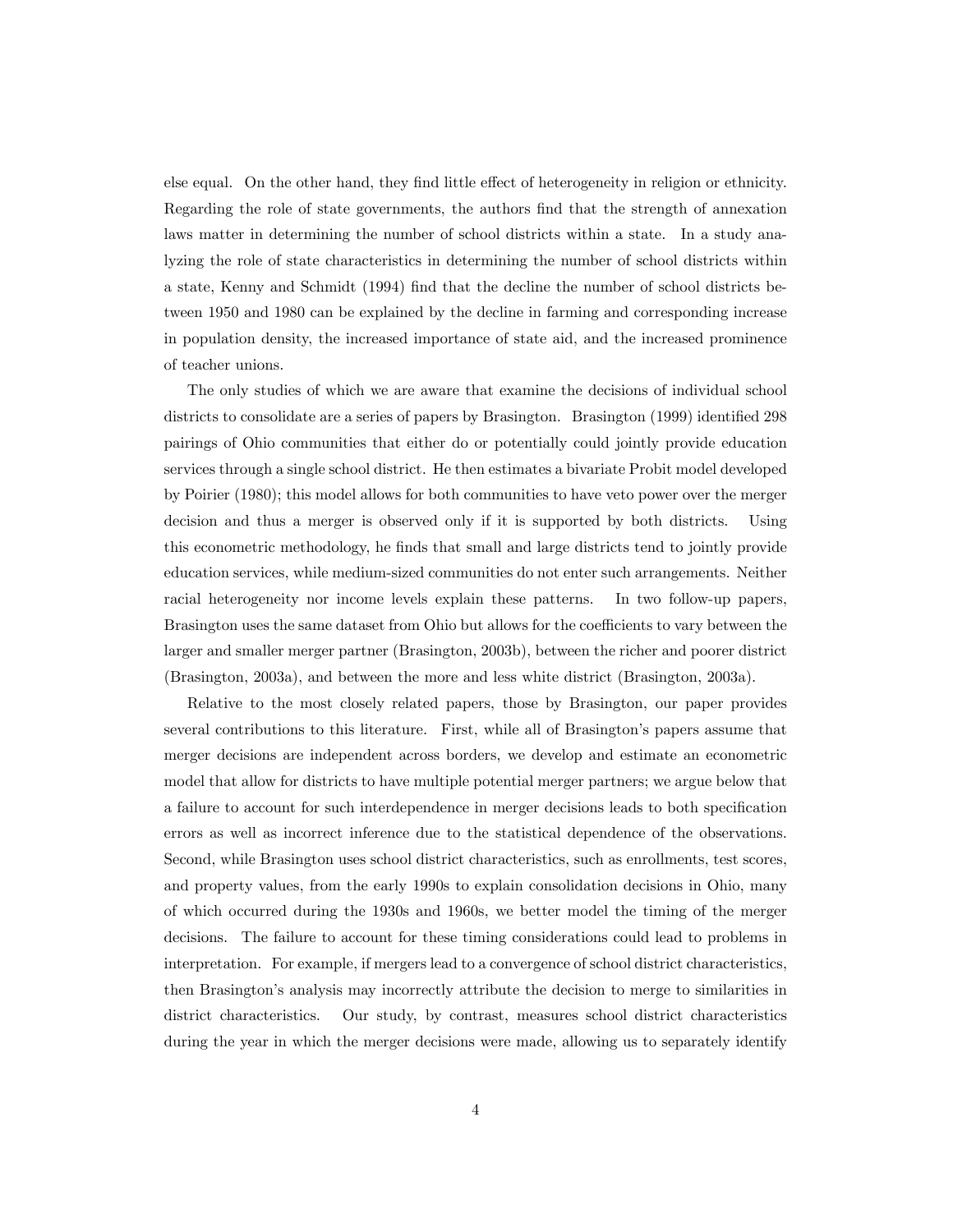the causes of mergers from their subsequent effects. In separate work (Gordon and Knight, 2005), we are examining the effects of these mergers on subsequent school district outcomes, such as per-pupil spending, in order to determine whether or not economies of scale were realized in practice. While we have provided several methodological contributions to this literature, Brasington's specification is somewhat more general in other dimensions. In particular, it allows for a correlation between the unobserved preferences for consolidation between the two merger partners and, in the two follow-up papers, allows the coefficients to vary across the two potential merger partners. Thus, we view our approach as complimentary to this existing line of research.

### 3 Theoretical Framework

Consider two adjacent school districts, 1 and 2, that are contemplating a merger.<sup>1</sup> District 1 has  $N_1$  residents, while district 2 has  $N_2$  residents. In order to focus on the role of changes in borders, holding Öxed the characteristics of students and taxpayers, we assume that residents are immobile. As a benchmark, consider the resource allocation problem facing the median voter in district 1 in the absence of a merger with district 2. This median voter has preferences over the per-capita consumption of a publicly-provided good  $(G_1/N_1)$ , which is financed through an income tax (rate  $\tau_1$ ), and private consumption, which equals:

$$
Y_{1m}(1-\tau_1) \tag{1}
$$

where  $Y_{1m}$  represents the median voter's income, which is assumed to be exogenous. Taken together, the median voter chooses the tax rate  $(\tau_1)$  and the provision of the publicly-provided good  $(G_1)$  in order to maximize the following Cobb-Douglass utility function:

$$
\alpha_{1m} \ln[G_1/N_1] + (1 - \alpha_{1m}) \ln(Y_{1m}(1 - \tau_1)) \tag{2}
$$

where  $\alpha_{1m}$  is the utility weight placed upon the publicly-provided good by the median voter. The public resource constraint is given as follows:

$$
\tau_1 Y_1 = G_1 c(N_1) \tag{3}
$$

where  $Y_1$  is total community income and  $c(N_1)$  is the unit cost of the publicly-provided goods, which, in order to capture potential economies of scale and diseconomies of scale, may

<sup>1</sup>For related theoretical models, see Alesina and Spolaore (1997, 2003), Bolton and Roland (1997), and Persson and Tabellini (2000).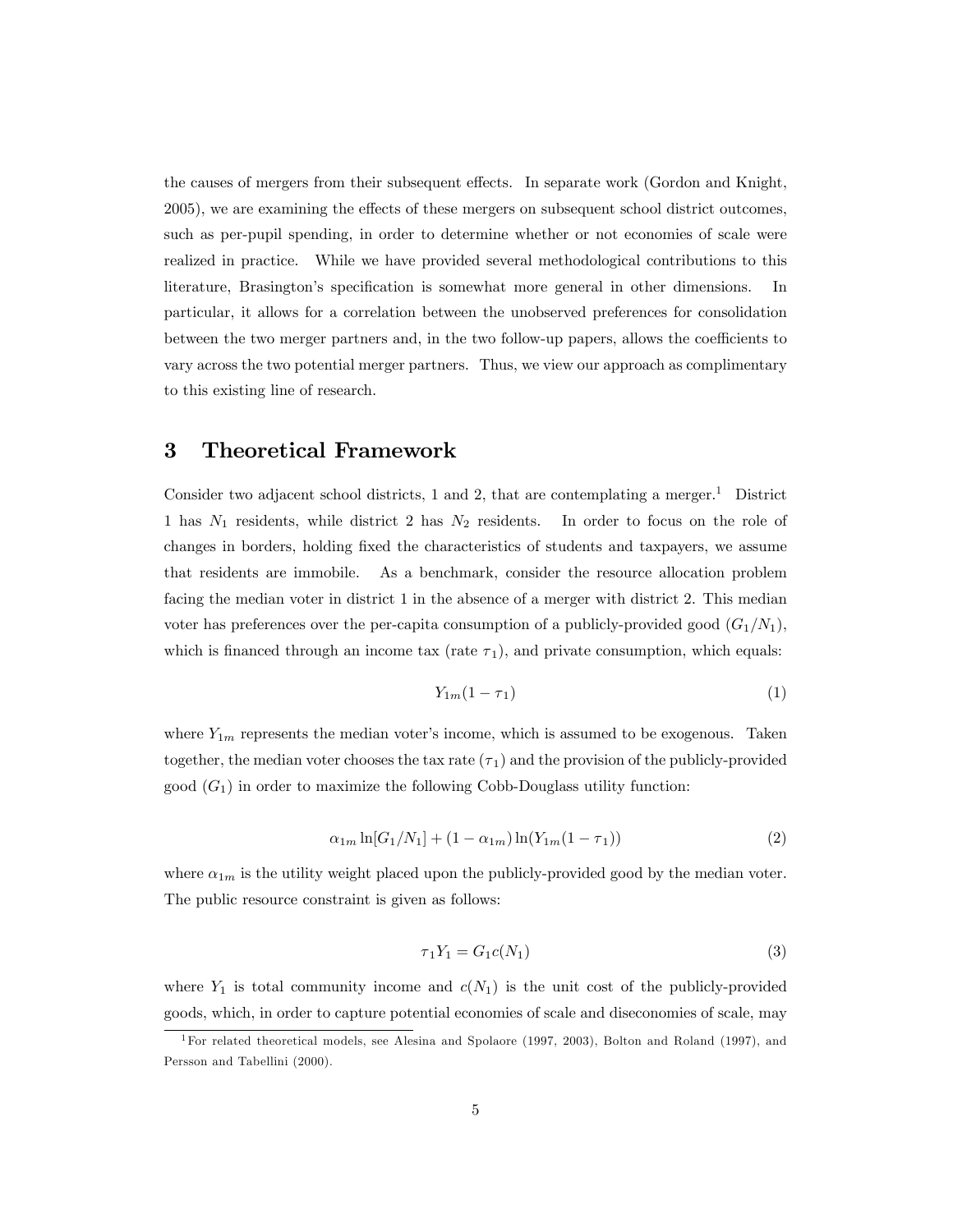depend upon population size. Substituting this public resource constraint into the objective function, the median voter chooses the publicly-provided good  $(G_1)$  in order to maximize the following:

$$
\alpha_{1m} \ln[G_1/N] + (1 - \alpha_{1m}) \ln\left[\frac{Y_{1m}(Y_1 - G_1 c(N_1))}{Y_1}\right]
$$
\n(4)

Given the Cobb-Douglass specification, the median voter thus chooses to spend a fraction of the tax base on the publicly-provided good:

$$
G_1^s = \alpha_{1m} Y_1 / c(N_1) \tag{5}
$$

The provision of this good in district 2 can be expressed in a similar fashion  $[G_2^s = \alpha_{2m} Y_2/c(N_2)].$ 

Consider next the problem faced by the median voter of preference  $\alpha_{um}$  in a new district formed by a merger between districts 1 and 2. Given our desire to focus empirically on the role of financial incentives for mergers, suppose that the state provides a merger incentive, or financial subsidy, given by  $s$ . In this case, the median voter chooses the publicly-provided good as follows:

$$
G^u = \alpha_{um}(Y_1 + Y_2 + s) / c(N_1 + N_2)
$$
\n(6)

Next, we consider whether the district 1 median voter supports or opposes a merger with district 2. In particular, the median voter receives the following indirect utility under separation:

$$
V_{1m}^{s} = \alpha_{1m} \ln \left[ \frac{\alpha_{1m} Y_1}{N_1 c(N_1)} \right] + (1 - \alpha_{1m}) \ln \left[ Y_{1m} (1 - \alpha_{1m}) \right]
$$
(7)  
=\alpha\_{1m} \ln(\alpha\_{1m}) + (1 - \alpha\_{1m}) \ln(1 - \alpha\_{1m}) - \alpha\_{1m} \ln(c(N\_1)) + \alpha\_{1m} \ln(y\_1) + (1 - \alpha\_{1m}) \ln(Y\_{1m})

where  $y_1$  is the average income across voters in district 1. Similarly, the median voter in district 1 receives the following indirect utility under a merger, or unification:

$$
V_{1m}^{u} = \alpha_{1m} \ln \left[ \frac{\alpha_{um}(Y_1 + Y_2 + s)}{(N_1 + N_2)c(N_1 + N_2)} \right] + (1 - \alpha_{1m}) \ln \left[ \frac{Y_{1m}(Y_1 + Y_2 + s)(1 - \alpha_{um})}{Y_1 + Y_2} \right]
$$
(8)  
=  $\alpha_{1m} \ln(\alpha_{um}) + (1 - \alpha_{1m}) \ln(1 - \alpha_{um}) + \frac{s}{Y_1 + Y_2} + \alpha_{1m} \ln(y_u)$   
-  $\alpha_{1m} \ln(c(N_1 + N_2)) + (1 - \alpha_{1m}) \ln(Y_{1m})$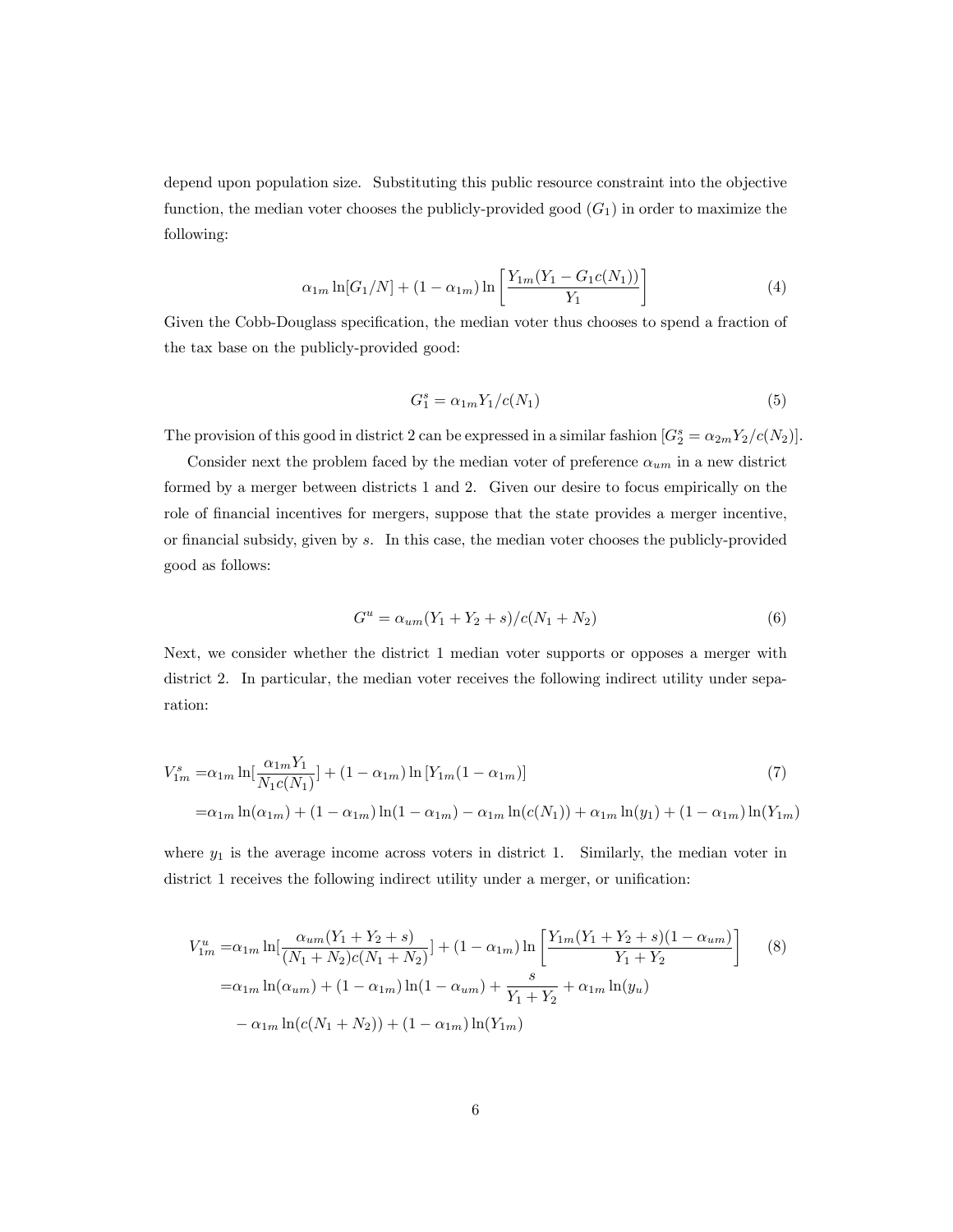where we have used the approximation

$$
\ln\left[1+\frac{s}{Y_1+Y_2}\right] \approx \frac{s}{Y_1+Y_2}.\tag{9}
$$

Thus, we can write the gain, which is potentially negative, to district 1 from a merger with district 2 as follows:

$$
V_{21} = V_{1m}^u - V_{1m}^s = \underbrace{\{\alpha_{1m} \ln[\alpha_{um}] + (1 - \alpha_{1m}) \ln[1 - \alpha_{um}] - \alpha_{1m} \ln[\alpha_{1m}] - (1 - \alpha_{1m}) \ln[1 - \alpha_{1m}]\}}_{perference \ heterogeneity}
$$

(10)

$$
+\underbrace{\frac{s}{Y_1+Y_2}}_{subsidy\ value} + \underbrace{\alpha_{1m}\ln\left[\frac{c(N_1)}{c(N_1+N_2)}\right]}_{economics\ of\ scale\ effect} + \underbrace{\alpha_{1m}\ln(y_u/y_1)}_{tax\ base\ effect}
$$

A similar expression can be written for the gains to district 2 from a merger with district 1  $(V_{12})$ .

Using this expression, we can focus on four incentives facing the median voter in district 1 when deciding whether to support or oppose a merger with district 2. First, the preference heterogeneity term is non-positive and reflects the loss in autonomy suffered by the median voter in district 1. This term is maximized (at zero) when the preferences of the median voter in district 1 are identical to the preferences of the median voter in the new unified district  $(\alpha_{1m} = \alpha_{um})$ . Movements in either direction away from this special case of homogenous preferences  $(\alpha_{1m} < \alpha_{um}$  or  $\alpha_{1m} > \alpha_{um})$  entails a loss in utility for the median voter in district 1. While we have focused on the case of preference heterogeneity theoretically, we will investigate the role of several alternative forms of heterogeneity, including demographic heterogeneity and spatial heterogeneity, in the empirical analysis to follow.

Second, the subsidy value term is positive and reflects the increased aid received by the new district from the state after a merger. Essentially, this term reflects an exogenous increase in resources available to the new district and is scaled by the tax base of the unified district  $(Y_1 + Y_2)$ . Empirically, we will develop measures of the financial incentives provided for school district mergers; these incentives were available between 1991 and 1993 and were targeted at small districts, those most likely to benefit from economies of scale.

Third, the economies of scale effect is positive if the unit costs are lower under integration

$$
c(N_1 + N_2) < c(N_1) \tag{11}
$$

and negative otherwise. With an eye towards the empirical analysis, we use the following specification for economies of scale: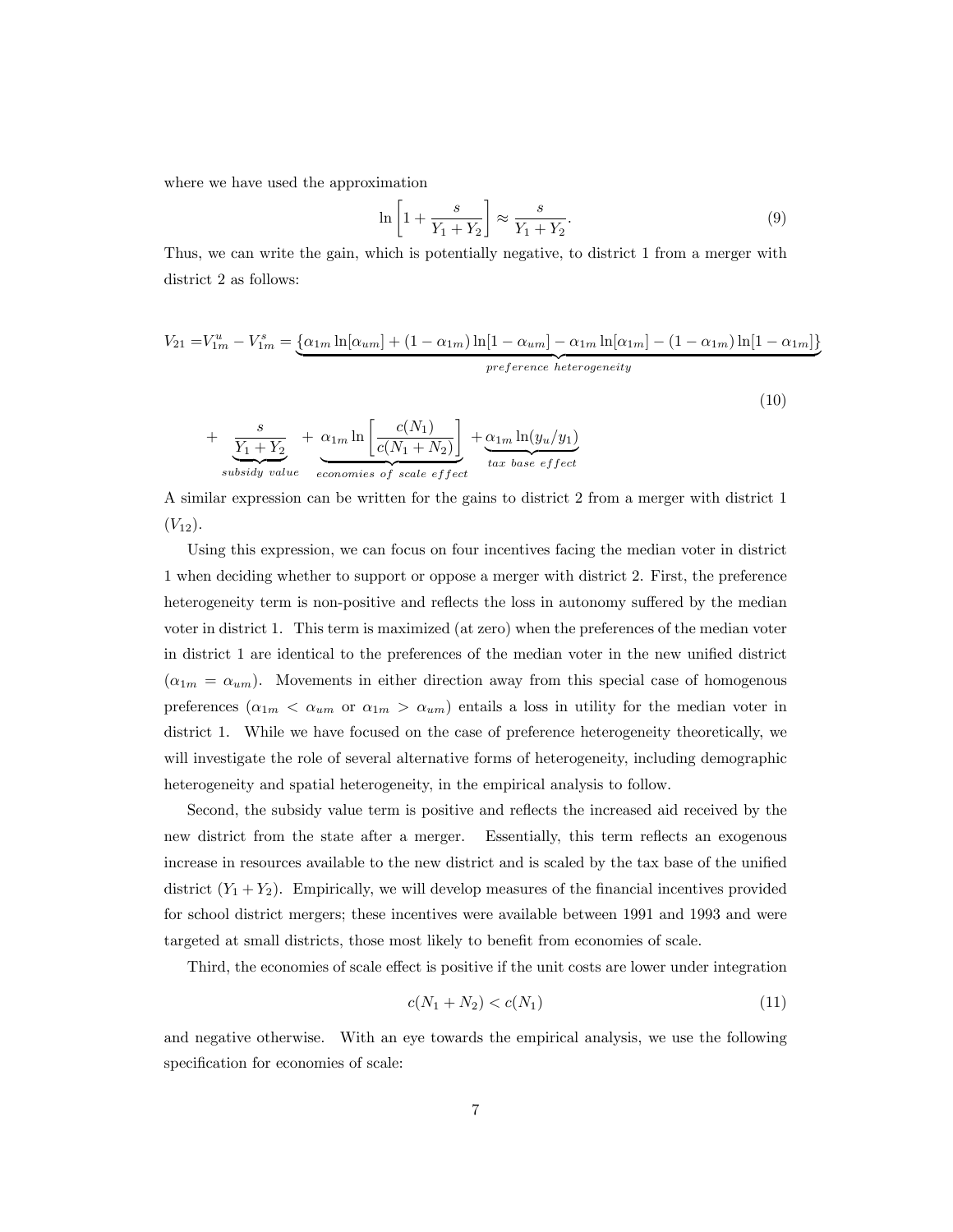$$
c(N) = cN^{\beta + \gamma N} \tag{12}
$$

Importantly, this specification allows for a U-shaped average cost curve, as suggested by the literature on education cost functions (see Andrews, Duncombe, and Yinger (2002) for a review of this literature). In particular, if  $\beta < 0$  and  $\gamma > 0$ , then this cost curve is U-shaped, and economies of scale will dominate for mergers involving small districts, while diseconomies of scale will set in for mergers involving large districts. Under this specification, the economies of scale effect identified above can be re-written as follows:

$$
\ln(c(N_1)) - \ln(c(N_1 + N_2)) = \beta [\ln(N_1) - \ln(N_1 + N_2)] + \gamma [N_1 \ln(N_1) - (N_1 + N_2) \ln(N_1 + N_2)]
$$
\n(13)

where  $\beta$  and  $\gamma$  are the parameters, which we refer to as economies of scale and diseconomies of scale, respectively, that will be estimated in the empirical analysis to follow.

Finally, the tax base effect is positive for the relatively poor district and negative for the relatively rich district. Unfortunately, the tax base effect cannot be empirically identified without additional functional form assumptions, and we thus abstract from the role of this fourth factor empirically. If, for example, the income in district 1 increases, holding constant the income of district 2, the gains to a merger for district 1 decrease but the gains to a merger for district 2 increase, and hence the overall effect on the probability of a merger is ambiguous. In order to identify this effect, we believe that district-specific voting data on the merger question would be needed in order to separately identify the loss to district 1 from the gains to district 2. As an alternative to measuring the tax base effect, we include measures of tax base heterogeneity in several of our empirical specifications.

## 4 Empirical specification

Consider first the simple two-district case described above; we will describe the case with multiple potential partners below. In particular, districts 1 and 2 are considering merging with each other or remaining alone. In this case, the districts will merge if and only if both median voters support the merger:

$$
V_{21} + \varepsilon_{21} > \varepsilon_{11}
$$
\n
$$
V_{12} + \varepsilon_{12} > \varepsilon_{22}
$$
\n
$$
(14)
$$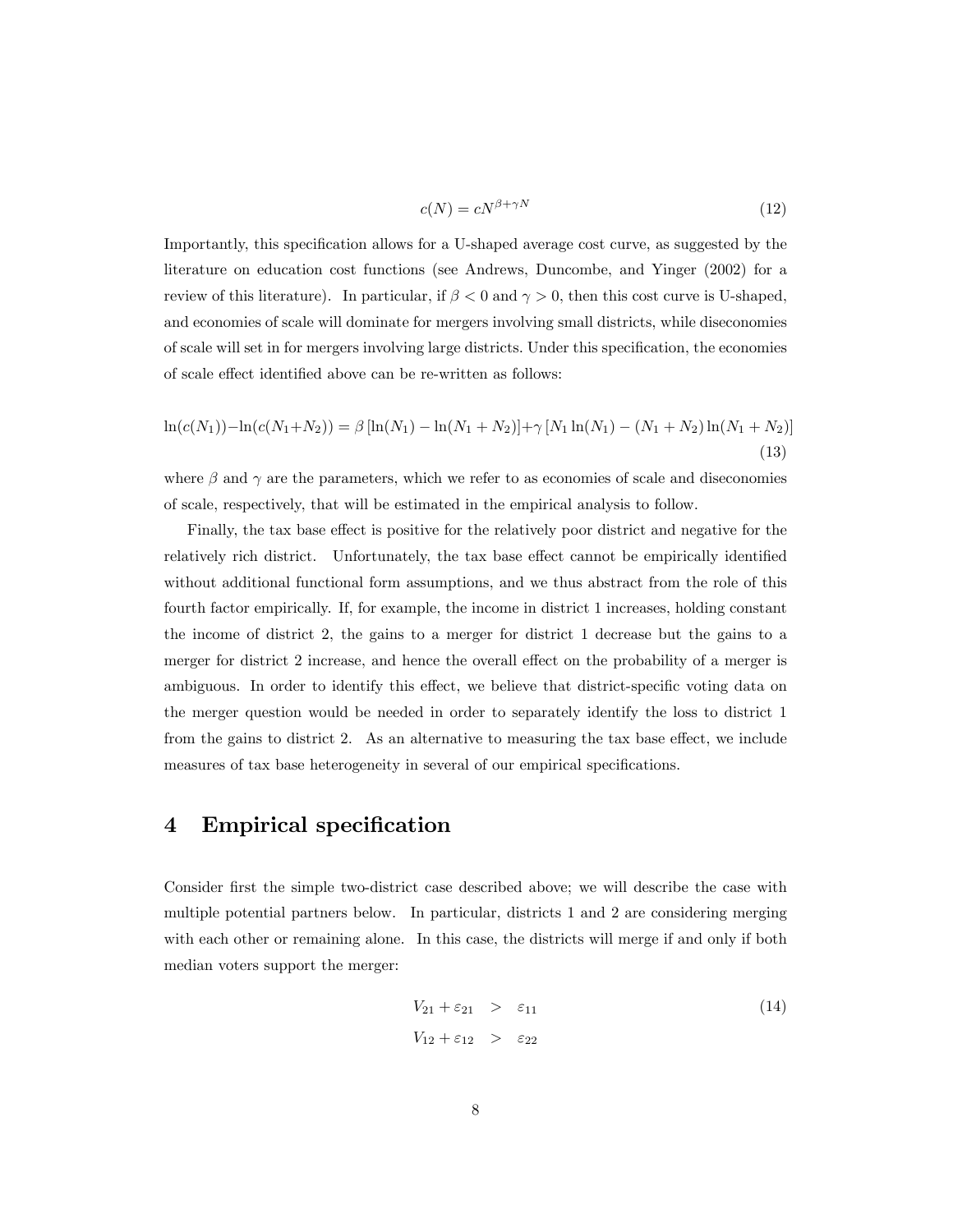where  $\varepsilon_{21}$  is the unobserved utility to district 1 of merging with district 2 and  $\varepsilon_{11}$  is the unobserved utility to district 1 of remaining alone. The observed gains incorporate the three factors identified in the above theoretical model, while the unobserved gains capture any factors not included in our data.

Additional assumptions over the distribution of unobserved preferences are required in order to generate a closed-form expression for the probability of a merger between these two districts. While we plan to investigate alternative formulations, we begin by assuming symmetry in unobserved match quality ( $\varepsilon_{21} = \varepsilon_{12}$ ) and that the unobserved components  $(\epsilon_{12}, \epsilon_{11}, \epsilon_{22})$  are distributed independent logistic. Under these assumptions, we can write the probability of observing a merger between districts 1 and 2 as the following, which we refer to as the two-district logit:

$$
Pr(y_{12} = 1) = \frac{1}{1 + \exp[-V_{21}] + \exp[-V_{12}]} \tag{15}
$$

where  $y_{12}$  is a dummy variable indicating a merger between districts 1 and 2. As expected, the probability that such a merger occurs is increasing in the gains to district  $1 (V_{21})$  and the gains to district 2  $(V_{21})$ .

One drawback of this two-district logistic model, as well as the Poirier bivariate probit model used by Brasington, is the assumption that district merger decisions are independent. That is, the decision of districts 1 and 2 to merge is assumed to be independent of other potential merger partners. Of course, most jurisdictions have multiple borders and thus multiple potential merger partners; we address this issue next. In particular, suppose now that districts 1 and 2 can merge with other districts: district 1 can merge with districts 2 or 3, and district 2 can merge with districts 1 or 4.

Given the introduction of multiple potential partners, the process through which mergers occur is now more complex and requires additional assumptions. Clearly, districts 1 and 2 will only merge if they prefer merging to remaining alone. But what about the role of the new districts 3 and 4? While we plan to relax this assumption in future work, we feel that a natural starting place is to assume that districts 1 and 2 merge if and only if they are each otherís most preferred option; that is, in order for a merger to occur between districts 1 and 2, district 1 must prefer merging with district 2 over both remaining alone and merging with district 3 and likewise for the preferences of district 2. Under this assumption, the conditions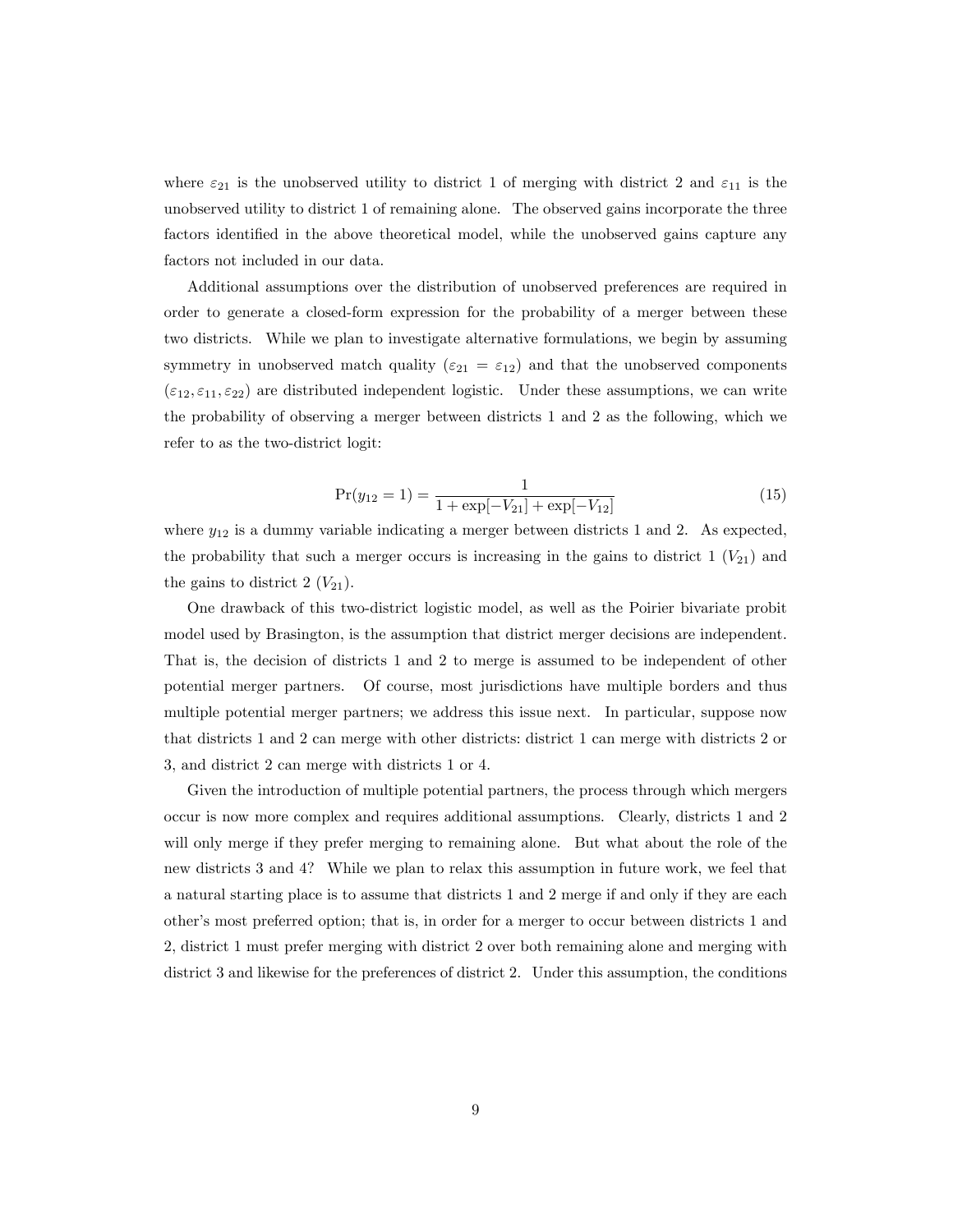for a merger between districts 1 and 2 can be expressed as follows:

$$
V_{21} + \varepsilon_{21} > \varepsilon_{11}
$$
\n
$$
V_{21} + \varepsilon_{21} > V_{31} + \varepsilon_{31}
$$
\n
$$
V_{12} + \varepsilon_{12} > \varepsilon_{22}
$$
\n
$$
V_{12} + \varepsilon_{12} > V_{42} + \varepsilon_{42}
$$
\n
$$
(16)
$$

Again, assuming symmetry in match quality ( $\varepsilon_{21} = \varepsilon_{12}$ ) and that the unobserved factors are distributed independently and logistically, we can write the probability of districts 1 and 2 merging as the following, which we refer to as the two-district multinomial logit:

$$
Pr(y_{12} = 1) = \frac{1}{1 + \exp[-V_{21}] + \exp[V_{31} - V_{21}] + \exp[-V_{12}] + \exp[V_{42} - V_{12}]} \tag{17}
$$

Thus, the probability of a merger between districts 1 and 2 is now modified to include two additional terms. In particular, the probability of a merger is decreasing in the attractiveness of district 3, relative to district 2, for district 1 ( $\exp[V_{31} - V_{21}]$ ) and the attractiveness of district 4, relative to district 1, for district 2  $(\exp[V_{42} - V_{12}]).$ 

More generally, with more than two borders for each potential merger partner, we have the following probability of districts 1 and 2 merging:

$$
Pr(y_{12} = 1) = \frac{1}{1 + \exp[-V_{21}] + \sum_{k \in B_1} \exp[V_{k1} - V_{21}] + \exp[-V_{12}] + \sum_{k \in B_2} \exp[V_{k2} - V_{12}]} \tag{18}
$$

where  $B_1$  is the set of potential merger partners, not including district 2, for district 1 and likewise for  $B_2$ . It is instructive to consider several special cases. As district 2 becomes severely disinclined to merge,  $V_{12}$  grows towards negative infinity, and the probability of a merger converges towards zero and thus becomes independent of the preferences of district 1. On the other hand, as the gains to district 2  $(V_{12})$  grow large, towards positive infinity, the merger decision has been effectively delegated to district 1, and the probability converges to a standard multinomial logit:

$$
\lim_{V_{12} \to +\infty} \Pr(y_{12} = 1) = \frac{\exp(V_{21})}{1 + \exp[V_{21}] + \sum_{k \in B_1} \exp(V_{k1})}
$$
(19)

We estimate the parameters of equations 15 and 19, those expressing the probability of mergers, using non-linear least squares (NLLS).<sup>2</sup> In particular, allowing i to index borders and  $t$  to index time, the NLLS estimator solves the following problem:

 $2$ The obvious alternative would be to estimate the parameters using maximum likelihood. Unfortunately,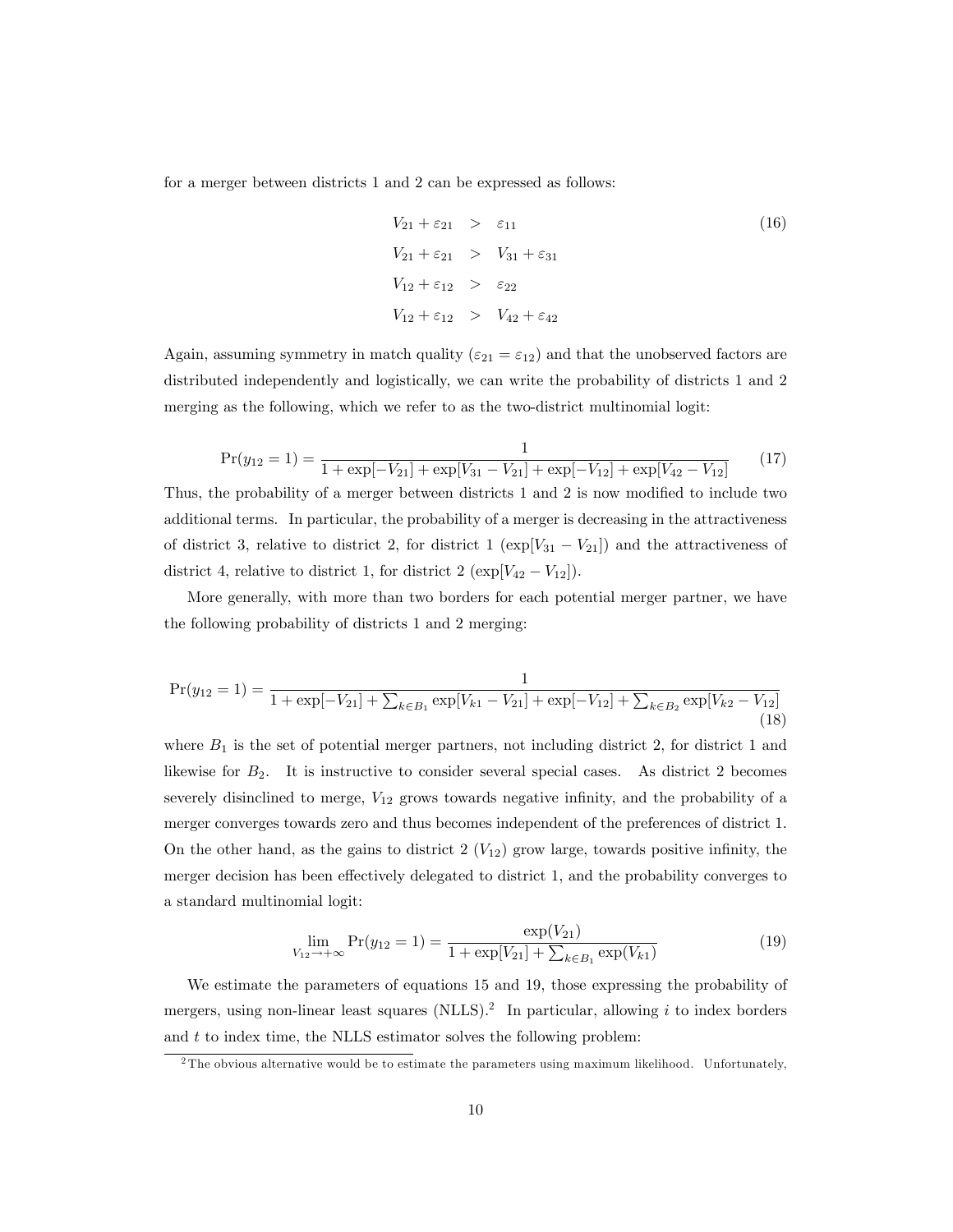$$
\min_{\beta} \sum_{t=1}^{T} \sum_{i=1}^{N_t} \{y_{it} - \Pr(y_{it} = 1; \beta)\}^2
$$
\n(20)

where T is the total number of time periods and  $N_t$  is the number of borders in year t. Thus, the NLLS estimator chooses the parameters in order to get the predicted merger decisions as close as possible to the observed merger decisions  $(y_{it})$ . In order to account for both heteroskedasticity and within-year correlations in merger decisions, we use robust standard errors that are clustered within a year. This clustering feature allows for arbitrary correlations between borders within a given year. In order to account for any correlations across years, we include a regressor that indicates whether or not a district has merged in the last Öve years; this regressor will be discussed more fully in the next section.

### 5 Consolidations in Iowa

We choose to look at the experience of Iowa in the 1990s for several reasons. First, while the state did provide financial incentives for consolidation, the decision to integrate ultimately rested with the school districts themselves. Earlier consolidation waves in other states, in contrast, were often preceded by state or county-level planning of which specific districts were to be targeted for consolidations. Second, concentrating on more recent consolidation activity gives us access to better data on school district Önances and the demographics of students and voters. Third, by looking at a period of consolidation beginning just after the 1989 Census was administered, we have access to the initial school district boundaries as geo-coded in the Census TIGER files.

Financial incentives applied to school districts voting by November 30, 1990 to make their consolidations effective between July 1, 1991 and July 1, 1993. As Figure 2 shows, districts appear to have responded strongly to these time-specific incentives. Beginning in 1966, the start of our administrative data on consolidations, through 1990, there were zero to three consolidations per year (with 1966 the only year with more than two). In 1991, the first year for which districts received financial bonuses for consolidating, there were four consolidations. This rose to seven consolidations effective in 1992 and twenty in 1993. Interestingly, this was followed by three additional years of higher than average merger activity, even though districts whose consolidations first took effect in these years were not

maximum likelihood assumes independence of observations, which are borders in this case. This assumption is clearly violated in this application and we thus turn to a moment-based estimator, which can be modified to allow for arbitrary correlations between the observations.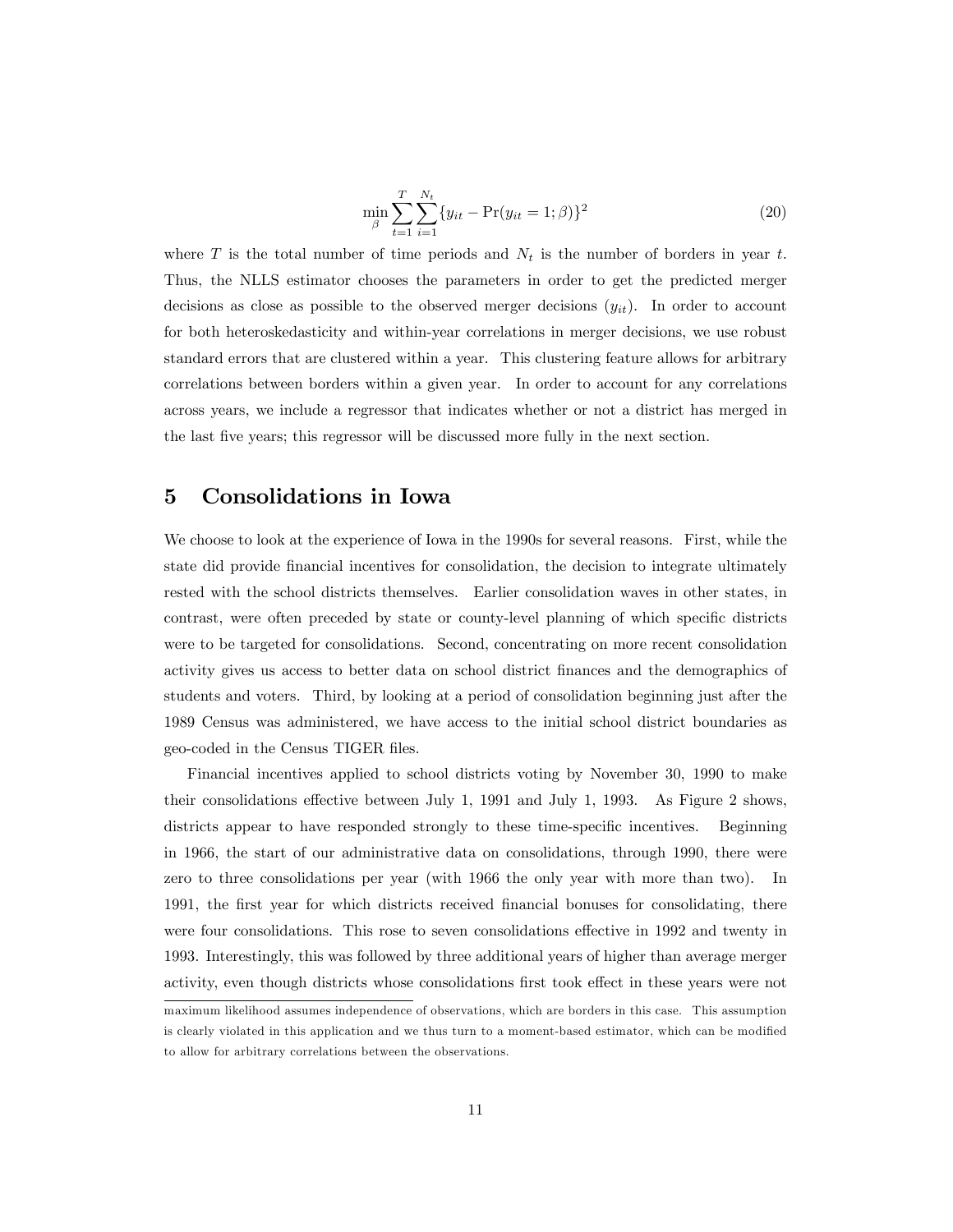eligible for the financial incentives. We discuss two possible explanations for these post-1993 mergers below.

The financial incentives had two key components, which are summarized in Table 1. The largest incentive for districts to consolidate between 1991 and 1993 was a five-year reduction in their foundation tax rate. This incentive effectively allowed school districts to retain, rather than pay to the state of Iowa through a redistributive formula, a larger fraction of property taxes collected in their district. During our sample period, the foundation tax rate in Iowa was \$5.40 per \$1000 of assessed valuation (5.40 mills). By consolidating, districts with enrollments of fewer than 600 students before consolidating could lower their foundation tax rate to 4.40 mills in the first year post-consolidation, increasing by 0.20 mills per year until reaching 5.40 again in the sixth year after consolidation, where it would remain. To be clear, the enrollment limit is defined separately for each of the two potential merger partners; all property in the post-merger, or unified, district will be eligible for the lower foundation rate if both partners had enrollment below 600 students. For mergers involving one district below 600 students and one district above 600 students, only the property in the district of the smaller partner is eligible for the lower foundation rate. Mergers involving two large districts, those with enrollments in excess of 600 students, were ineligible for these incentives.

The second major incentive is related to the practice of whole grade sharing (WGS). Under WGS, two distinct districts do not merge their Önances and thus maintain independent tax bases; instead, two districts divide responsibility over providing education services for particular grades. A common version of WGS involves both districts maintaining their own elementary school, one district having a middle school serving students from both districts, and the other district having a high school serving students from both districts. Iowa had encouraged whole grade sharing by assigning an additional weight to students in whole grade sharing arrangements when making foundation payments to districts. Specifically, students in WGS arrangements counted as 1.1 "regular" students. The Iowa state legislature changed the school Önance law to eliminate additional weights for students in WGS arrangements, but allowed school districts consolidating effective 1991-1993 to continue to weight their enrollments according to the proportion of students previously in WGS for five years after merging. For districts consolidating, this would yield a gain of about \$200 per pupil per year over a five-year period, and most districts consolidating in Iowa in the 1990s had been engaged in WGS arrangements prior to merging.<sup>3</sup> Both the foundation tax rate reduction and continued use of supplemental WGS weights gave districts an incentive to consolidate

<sup>3</sup>Add cite from Guy Ghan.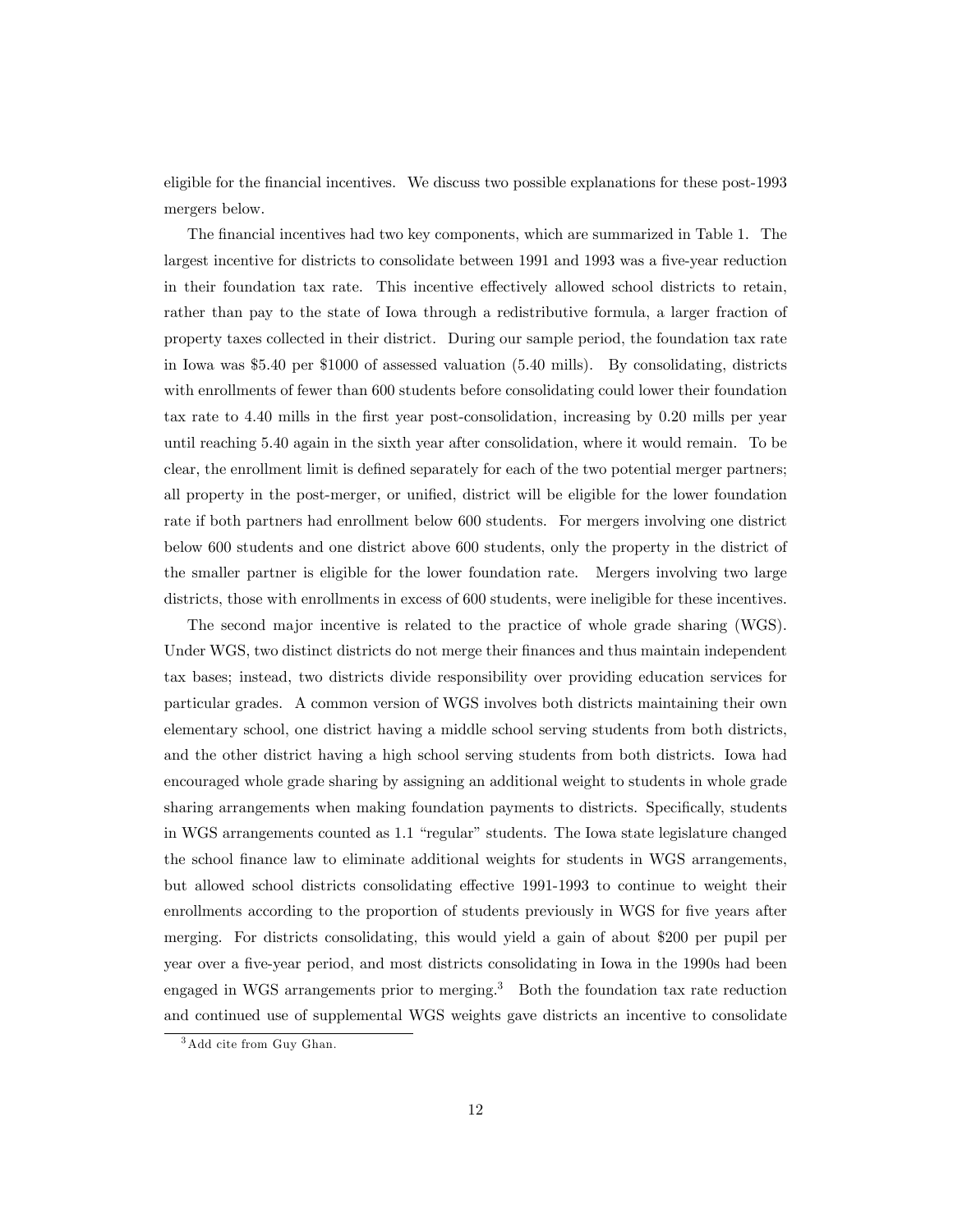effective 1991-1993. If we view the decision to consolidate as a choice between WGS and consolidation, districts may have chosen not to consolidate in earlier years in order to retain their supplemental weights. This reason not to consolidate is not valid for mergers effective after 1993 (although they would still receive greater benefits from merging between 1991 and 1993), so may explain why more districts than average consolidated even after the greatest Önancial incentives were no longer applicable. Another possibility is that the school board had referred the merger to voters by November 30, 1990 but that voters initially turned down the merger before approving it, albeit without the Önancial incentives, in subsequent years.

## 6 Data Sources and Variable Definitions

We draw on a number of data sources to compile our district-year level data on Iowa school districts from 1989 to 2001. Our analysis requires data on the timing and composition of school district consolidations, a listing of potential merger partners, and pre-merger characteristics, including demographics, property values, revenues and expenditures. Demographic data on school districts come from the Census of Population and Housing for 1990 and 2000, and the Common Core of Data. The Census data from 1989 are tabulated at the school district level in the School District Data Book (SDDB), and we use the "Top 100" dataset from the SDDB. For 1999 data, we use the School District Tabulation (STP2) Data, downloaded from the NCES School District Demographic System. These Census data include richer demographic variables than found in the Common Core, including the distribution of adult educational attainment, age, race and ethnicity, and self-reported home values. Because the Census data are available only decennially, we use the Common Core of Data for less refined demographic variables on an annual basis. For the purposes of our analysis, these variables include the number of total students enrolled in public school, enrollment by grade, and enrollment by race and ethnicity. Data on school district revenues and expenditures are from the School District Finance Data (F33) Öle, available annually in our time period from the fall of 1989 to the fall of 2001. In particular, we use measures of current instructional spending, and spending measures are converted into per-pupil measures using the corresponding enrollment variable. Finally, we have obtained administrative data from Iowa on property value assessments by year and school district.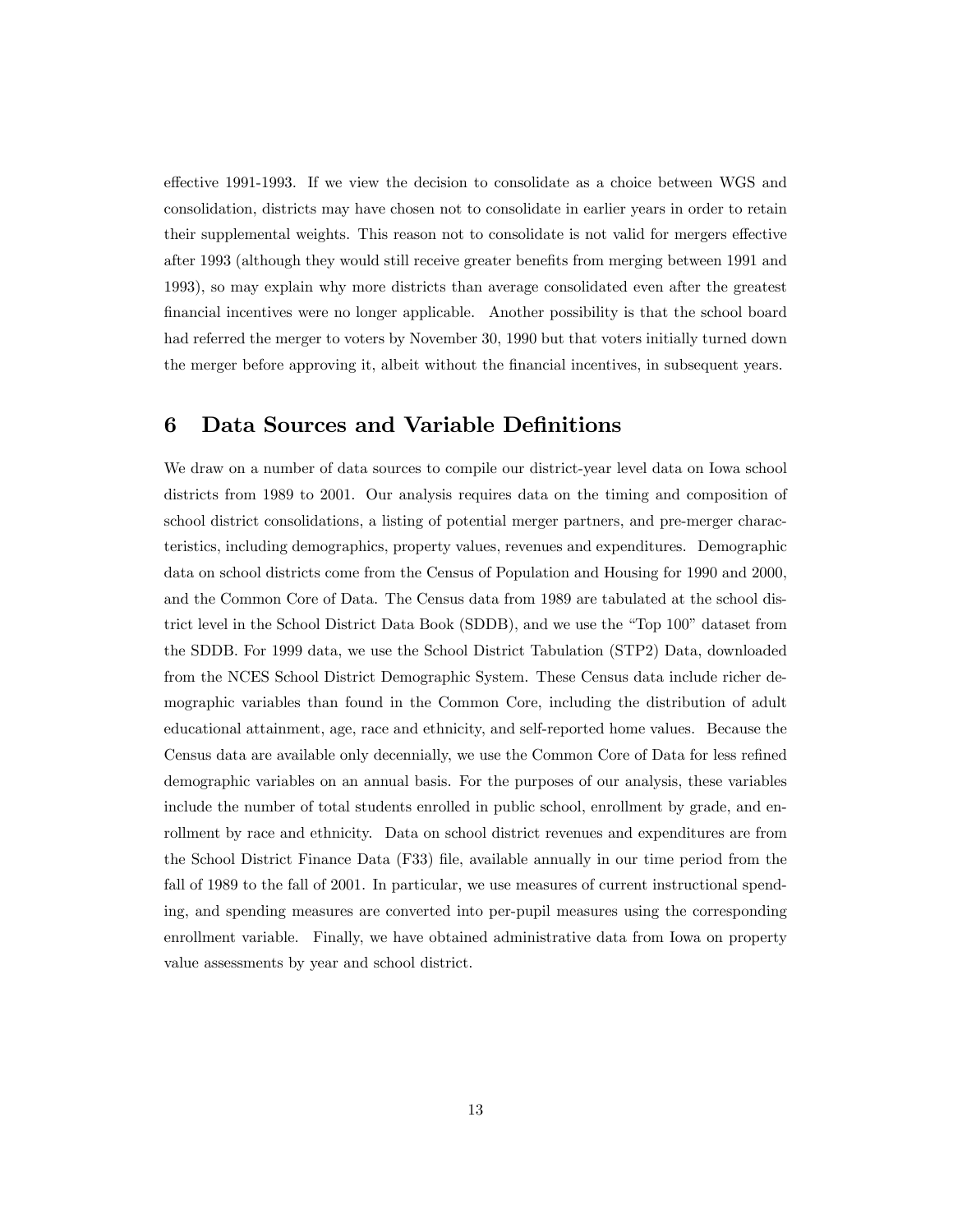#### 6.1 Merger Decisions

In order to identify mergers, we have obtained administrative data on school district consolidations from the Iowa Department of Education dating to 1965. These data list the date on which each consolidation goes into effect, the names and Iowa state identification numbers of the districts merging, and the name and Iowa state identification number of the new district formed. In all cases except one, consolidations involved only two districts. One case did involve three districts; given the econometric complications involved with allowing for threeway mergers, we ignore the role of this single three-way merger in the empirical analysis to follow.<sup>4</sup>

In order to identify potential merger partners, we have obtained a map of school districts from 1989 as geo-coded in the Census TIGER files. According to this map, there were 431 districts and 1,211 borders in 1989. Thus, districts had roughly 5 potential merger partners on average. Given the date of the map, our sample is defined over the period 1989 through 2001, the last year for which we have complete data.

For tractability reasons, our theoretical and econometric framework is purely static in nature. That is, we do not allow districts to consider how a merger today might alter the pool of potential merger partners in the future. Given our use of panel data, however, we must incorporate such changes in potential merger partners in the construction of our dataset. In particular, if two districts A and B merge in year t to form a new district  $AB$ , this new district  $\overline{AB}$  now shares borders with all of  $\overline{A}$ 's original borders and  $\overline{B}$ 's original borders, and we allow for such subsequent mergers between AB and any of these potential merger partners. Empirically, subsequent mergers were rare; there were only two cases in which a school district, as it existed in 1989, went through two consolidations between 1989 and 2001. Given that recently-merged districts may have less desire to merge again, we include in the econometric analysis a dummy variable for whether or not a district has merged in the previous five years.<sup>5</sup>

#### 6.2 Heterogeneity Measures

As a baseline measure of preference heterogeneity, we use the absolute difference in per-pupil spending on education, adjusted for district tax bases, between the two districts. To mo-

<sup>&</sup>lt;sup>4</sup>As a robustness check, we should also try a specification in which we treat this one three-way merger as three two-way mergers.

 $5$ We have also estimated specifications, which yield similar results, with an indicator for any mergers in the past 10 years.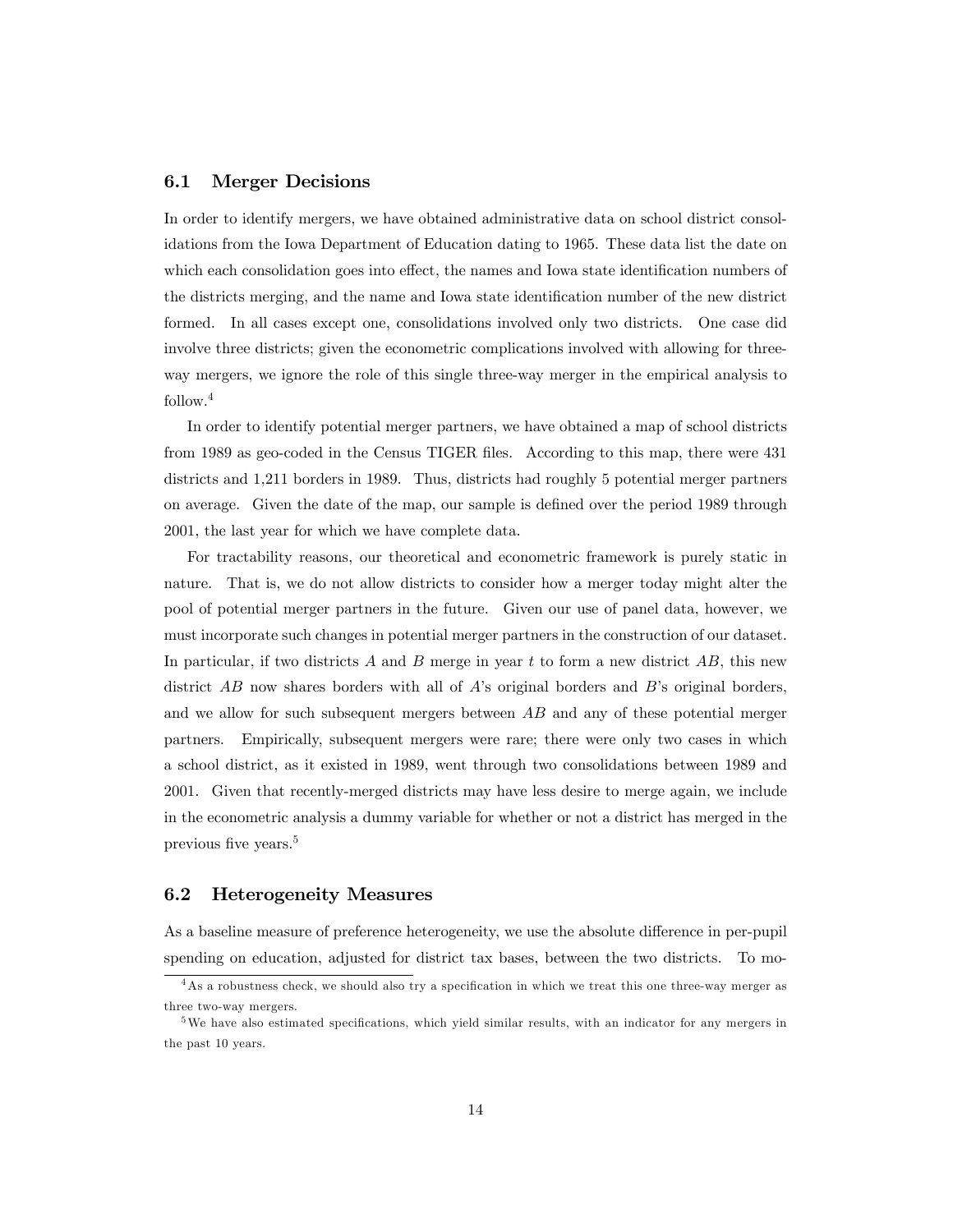tivate this measure, note that according to equation 5, per-pupil district spending under separation is given by  $c(N_1)G_1^s/N_1=\alpha_{1m}y_1$ , and we can solve for preferences for education, the publicly-provided good in this case, as  $\alpha_{1m} = [c(N_1)G_1^s/N_1]/y_1$ . Thus, we estimate these preferences for education by dividing per-pupil expenditures, using instructional spending and enrollments in the Census data, by housing values in the district, as self-reported by residents in Census data. Finally, heterogeneity in preferences is defined as the absolute difference between these measures for the two potential merger partners  $(|\alpha_{1m} - \alpha_{2m}|)$ . As alternative measures of heterogeneity, we examine both demographic heterogeneity and spatial heterogeneity, as emphasized in the work by Alesina and Spolaore (1997 and 2003). Regarding demographic heterogeneity, we examine the absolute difference in percent white among students in the two districts and the absolute difference in percent of adults who have completed high school in the two districts. Regarding spatial heterogeneity, we control for the size of the district, as measured in square miles, as well as the interaction between the size of the two districts. If transportation costs are convex in distance, two geographically large districts may have a disincentive to merge.

#### 6.3 State Subsidy Measures

As described above, the state of Iowa offered two incentives for district mergers: a reduction in the foundation tax rate for districts with enrollments below 600 and an extension of whole-grade sharing incentives. To compute the reduction in the foundation tax rate, we use enrollment Ögures in order to determine whether the district was above or below 600 students as well as administrative data on assessed values. We then compute the present discounted value of the five-year stream of payments using an assumed discount rate of 3 percent, which is roughly the ináation rate during 1991, and, given the stagnant population in the Iowa, an assumed nominal growth rate in housing values of zero. As shown in Figure 3, mergers only occurred during this subsidy period 1991-1993 along borders in which at least one district had enrollments below 600 students, and the vast majority occurred along borders in which both districts had enrollments below 600 students. Taken together with the spike in mergers during this incentive period, as demonstrated in Figure 2, this evidence suggests that districts strongly responded to the financial incentives in place during this period.

In order to calculate the whole grade sharing incentives, we first estimate the number of students involved in whole-grade sharing by school district. To generate this estimate,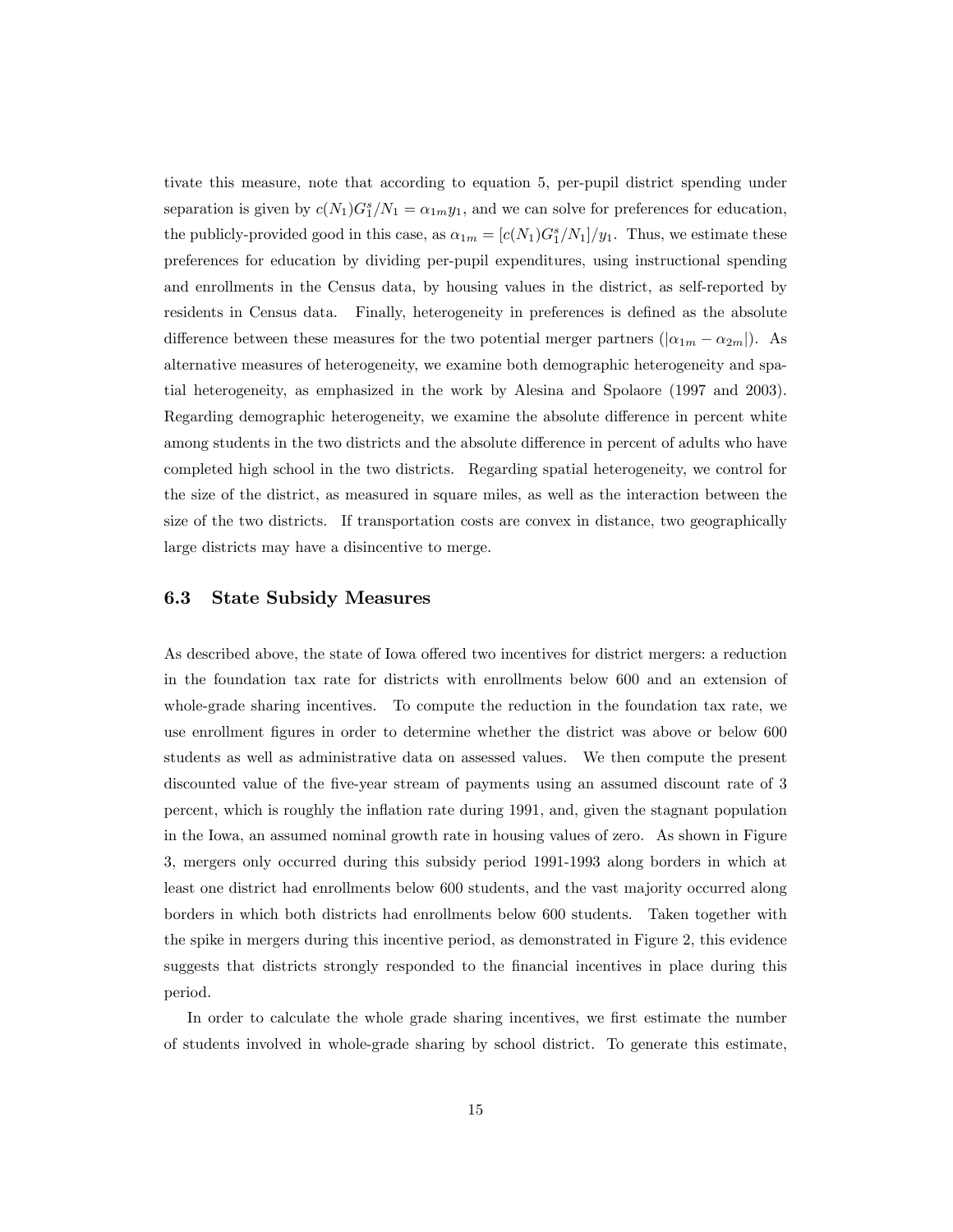we make the simplifying assumption that a district's enrollment, as reported in the districtlevel files, is equally distributed across all thirteen (including kindergarten) grades. We then multiply this estimated grade-level enrollment by the number of grades in which there is no reported enrollment across all school-level files for the district. This whole-grade sharing enrollment estimate is thus an estimate of the district's gross exported students. We then multiply the number of students involved in whole-grade sharing by \$247, which is 10 percent of the foundation payment in 1991, the first year in which the incentives were in place. Finally, we take the present discounted value of the 5-year stream of payments assuming a discount rate of 3 percent and a nominal growth rate in the foundation payment of 4.5 percent, which is roughly the growth rate realized during this period.

#### 6.4 Economies of Scale Measures

As motivated by equation 13, our basic measure of economies of scale is given by  $\left[ \ln(N_1) - \ln(N_1 + N_2) \right]$ , where  $N$  is the district enrollment count in Census data, while our measure of diseconomies of scale is given by  $[N_1 \ln(N_1) - (N_1 + N_2) \ln(N_1 + N_2)]$ . We hypothesize that the coefficient on the first measure will be negative, while the coefficient measure on the second will be positive. Note that the economies of scale measures are identified separately from the merger subsidies measures because of two features of the subsidies. First, the subsidies were only in place for a three-year period. Second, the foundation rate incentives, the larger of the two merger incentives, had an important discontinuity in that it applied only to districts with fewer than 600 students.

### 7 Results

Table 2 provides summary statistics at the level of a school district border for our key variables in the econometric analysis. As shown mergers were more likely to occur along borders that were eligible for the merger incentives. Given the complexity of interpreting the economies of scale measures, we defer their discussion until the econometric analysis. Regarding heterogeneity measures, mergers were more likely to occur along borders with less heterogeneity in housing values and in smaller districts, as measured by square miles and the interaction between the square miles in the two districts. We next turn to a more formal econometric test of our hypotheses.

Table 3 provides the results from our econometric estimation of equation 15, in which we ignore the possibility of multiple potential merger partners. The four columns provide results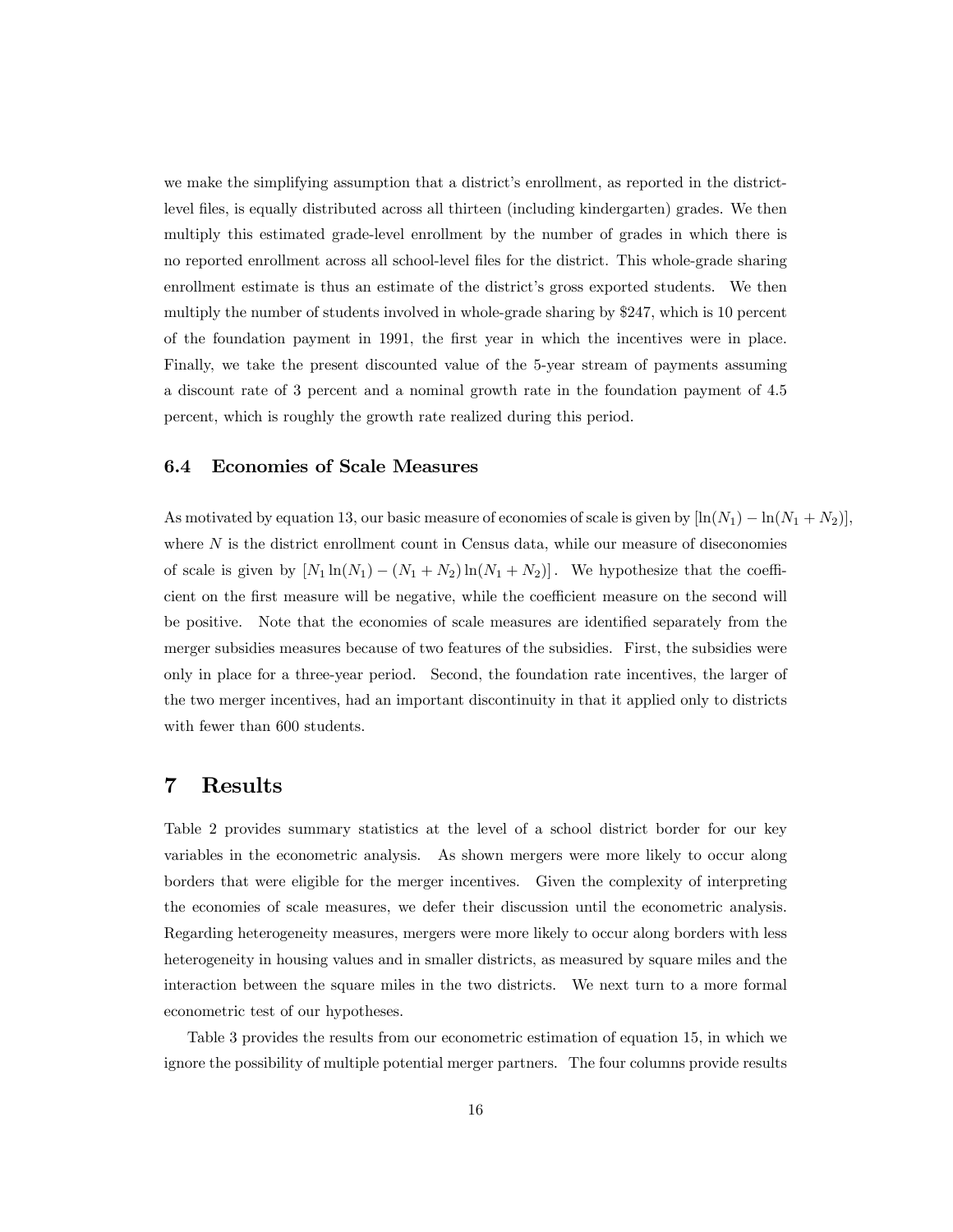incorporating several different measures of heterogeneity. Column 1 includes no heterogeneity measures and thus focuses solely on the role of economies of scale, diseconomies of scale, and financial incentives offered by the state of Iowa. As shown, all three of these measures have the expected coefficients. Borders with larger financial incentives were much more likely to merge, providing evidence that is consistent with the suggestive evidence in figures 2 and 3. As expected, the economies of scale coefficient is negative while the diseconomies of scale estimate is positive. In order to aid in the interpretation of these results, Figure 4 plots the log cost curve implied by these coefficients against district enrollments. Recall that our assumed cost curve is given by  $c(N) = cN^{\beta + \gamma N}$ , and thus we can write the log cost curve as follows:

$$
\ln c(N) = \ln(c) + (\beta + \gamma N)\ln(N) \tag{21}
$$

As shown in Figure 4, which normalizes  $c$  to one, these coefficients imply that average costs are minimized at enrollments of about 600 students. Thus, among equally sized districts, the most efficient mergers involve those with enrollments of 300 each, and mergers involving larger districts would entail diseconomies of scale. It is important to note that these estimates of economies of scale and diseconomies of scale should be interpreted as those perceived by the voters when deciding whether or not to integrate. These revealed preference estimates may differ substantially from the economies of scale actually realized by districts through consolidation. Indeed, estimates of education cost functions, as summarized by Andrews, Duncombe, and Yinger (2002), imply that diseconomies of scale may not set in until enrollments reach 6,000 students, although, as the authors point out, this optimal size may be significantly lower in sparsely populated states, such as Iowa, due to transportation costs.

Columns 2-4 provides results controlling for alternative measures of heterogeneity. As shown, we find little evidence that heterogeneity factors played a key role in shaping the patterns of consolidations in Iowa during this period. The only measures that appears to be significant are the spatial heterogeneity measures. While the estimates suggest that larger districts prefer to merge, the interaction coefficient is negative, suggesting that two large districts have a disincentive to merge, presumably due to the significant increases in transportation times associated with such mergers. While we find only a minor role for heterogeneity measures, those of spacial heterogeneity, the other key coefficients in the analysis, those on economies of scale, diseconomies of scale, and state financial incentives, tend to be statistically significant after controlling for these heterogeneity measures.

Table 4 provides analogous estimates of the parameters of equation 19. In addition to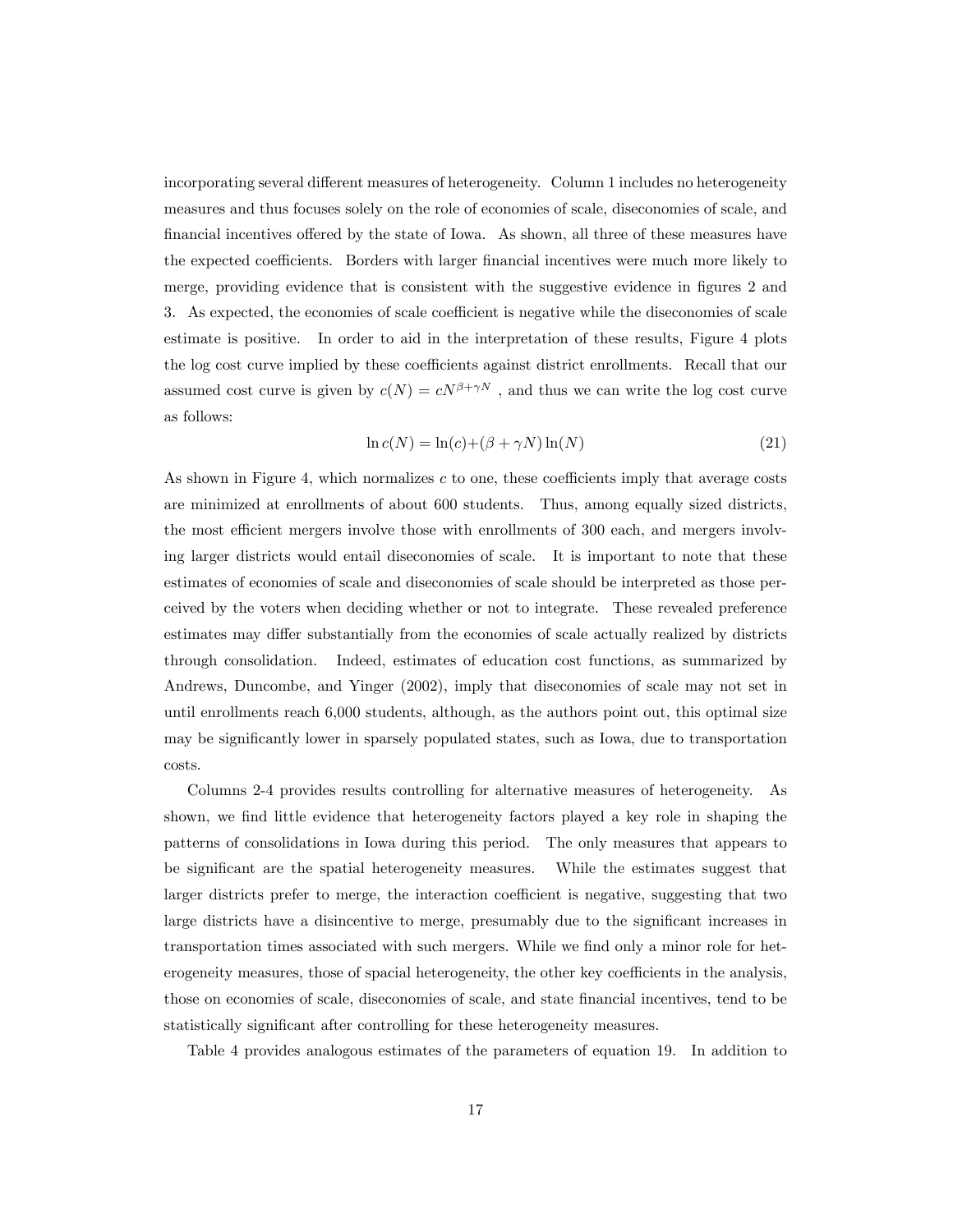the decision over whether or not to merge, districts now choose with whom to merge among their set of potential partners. As shown, the results are similar to those in Table 3. In particular, state Önancial incentives, economies of scale, and diseconomies of scale, play an important role in predicting mergers in Iowa during this era. Heterogeneity measures again play only a minor role; spatial heterogeneity, measured as the interaction between the size of the two districts, is negatively related to the propensity of districts to merge. The robust story across Tables 3 and 4 is that state merger incentives as well as efficiency considerations play a key role in merger decisions in Iowa over this period.

# 8 Conclusion

This paper examines the determinants of school district consolidations during the early 1990s in Iowa. We begin with a theoretical analysis, which predicts that mergers are more likely to occur under state Önancial incentives, between districts with similar preferences for education, and when districts can realize economies of scale. We then develop an econometric model that accounts for two key features of the merger protocol: mergers must be approved by voters in both districts, and districts have multiple potential merger partners. Applying this model to our data from Iowa, preliminary results demonstrate the importance of economies of scale as well as diseconomies of scale in explaining the patterns of mergers in Iowa during this time period, while heterogeneity appears to play less of a role. We also Önd an important role for the state Önancial incentives in encouraging these mergers. One caveat is that these results, such as our finding that racial heterogeneity played only a minor role, may not generalize to other states and time periods. Iowa has very little racial heterogeneity, and, as noted above, other studies, such as Alesina, Baqir, and Hoxby (2004), have found a strong role for such heterogeneity in terms of predicting the number of districts within U.S. counties.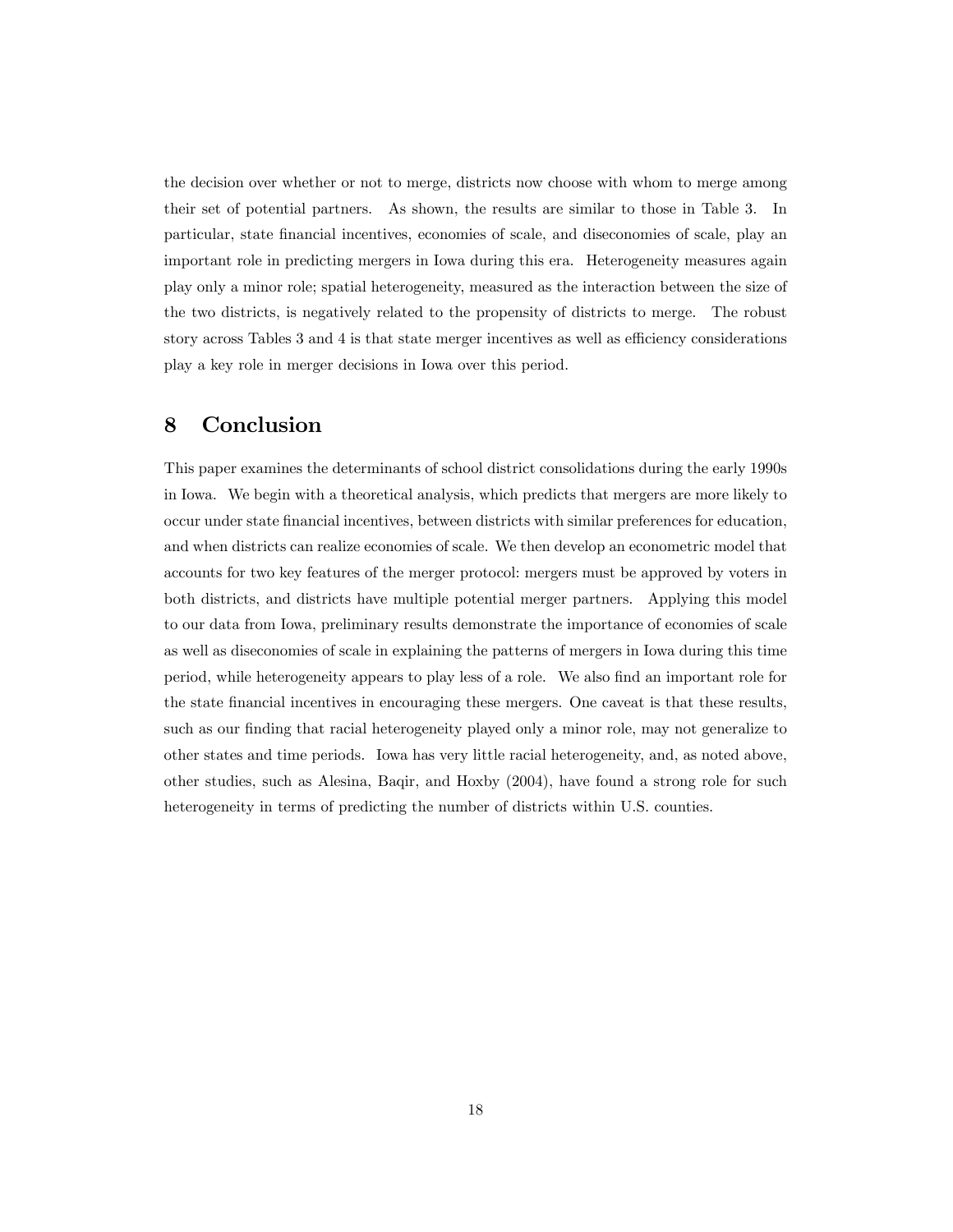# References

- [1] Alesina, Alberto and Enrico Spolaore, 2003, The Size of Nations, MIT Press: Cambridge.
- $[2]$  Alesina, Alberto and Enrico Spolaore, 1997, "On the Size and Number of Nations," Quarterly Journal of Economics, 112: 1027-1056.
- [3] Alesina, Alberto and Reza Baqir and Caroline Hoxby, 2004, "Political Jurisdictions in Heterogenous Communities," Journal of Political Economy, 112: 348-396.
- [4] Andrews, Matthew and William Duncombe, and John Yinger, 2002, "Revisiting Economies of Size in American Education: Are We Any Closer to a Consensus?," Economics of Education Review, 21: 245-262.
- [5] Bolton, Patrick, and Gerald Roland, 1997, "The Breakup of Nations: A Political Economy Analysis." Quarterly Journal of Economics, 112: 1057-1090.
- [6] Brasington, David. 1999. "Joint Provision of Public Goods: the Consolidation of School Districts." Journal of Public Economics, 73: 373-393.
- [7] Brasington, David. 2003a. "Snobbery, Racism, or Mutual Distaste: What Promotes and Hinders Cooperation in Local Public-Good Provision?" Review of Economics and Statistics, 85: 874-883.
- [8] Brasington, David. 2003b. "Size and School District Consolidation: Do Opposites Attract?." Economica, 70: 673-690.
- [9] Gordon, Nora and Brian Knight, 2005. "The Productive Efficiency of School District Consolidation" mimeo.
- [10] Hooker, Clifford and Van Mueller, 1970, The Relationship of School District Reorganization to State Aid Distribution Systems, National Education Finance Project Special Study No. 11.
- [11] Kenny, Larry and Amy Schmidt, 1994. "The Decline in the Number of School Districts in the U.S.: 1950-1980" Public Choice, 79: 1-18.
- [12] Persson, Torsten and Guido Tabellini, 2000, Political Economics: Explaining Economic Policy, MIT Press: Cambridge.
- [13] Poirer, Dale. 1980. "Partial Observability in Bivariate Probit Models." Journal of Econometrics, 12: 209-217.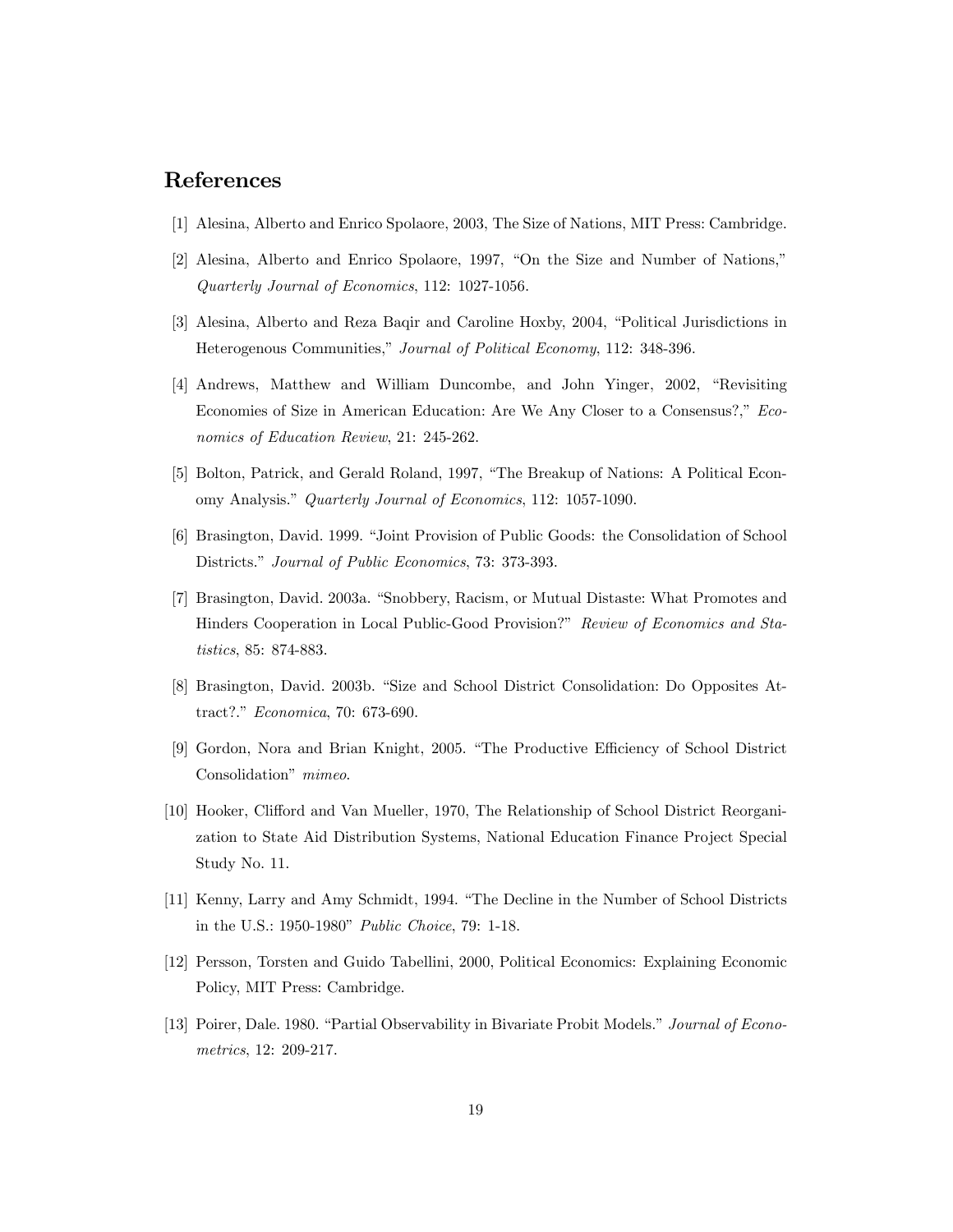Figure 1: School districts in the US over time

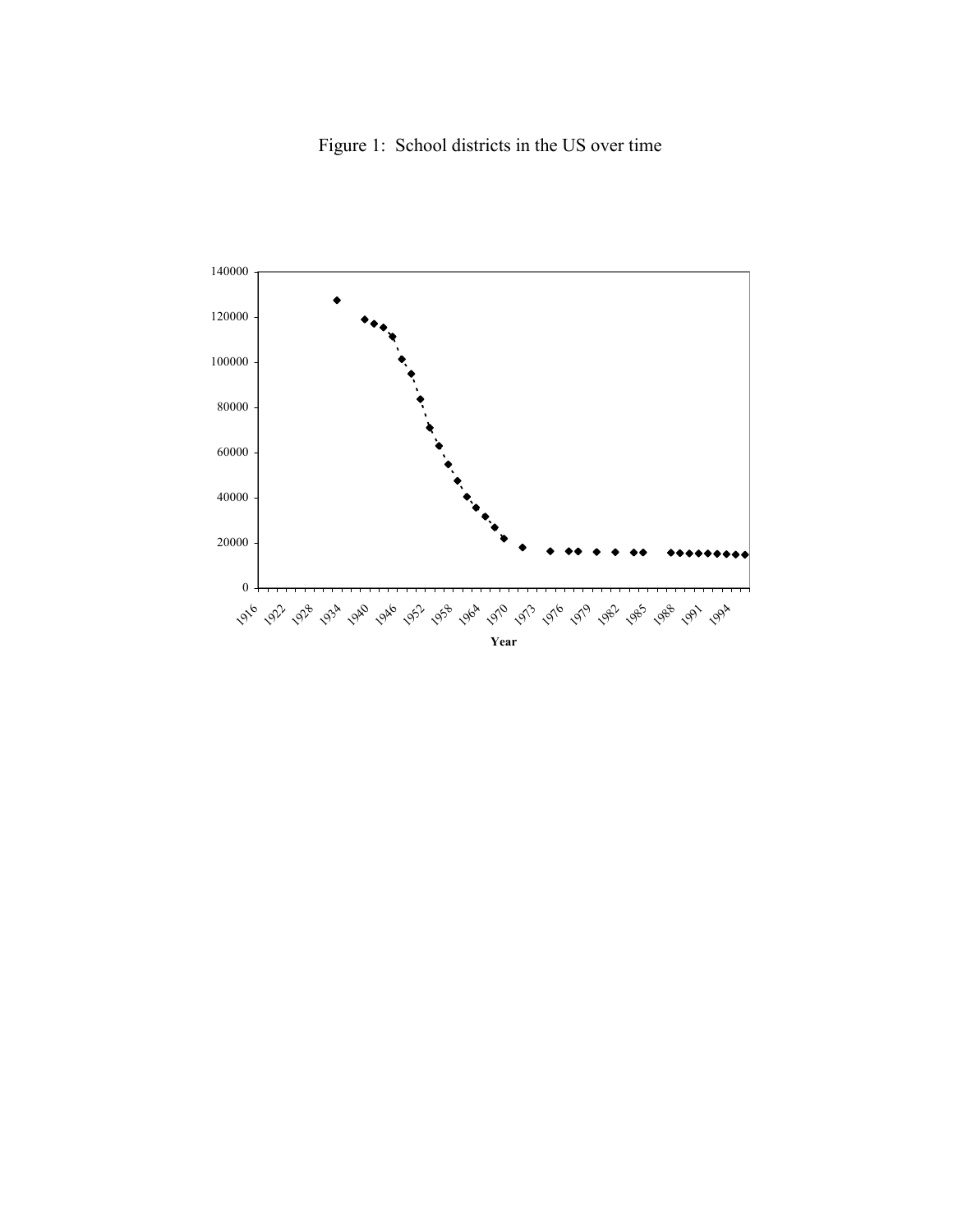

Figure 2: School district consolidations in Iowa, 1966-2003

Year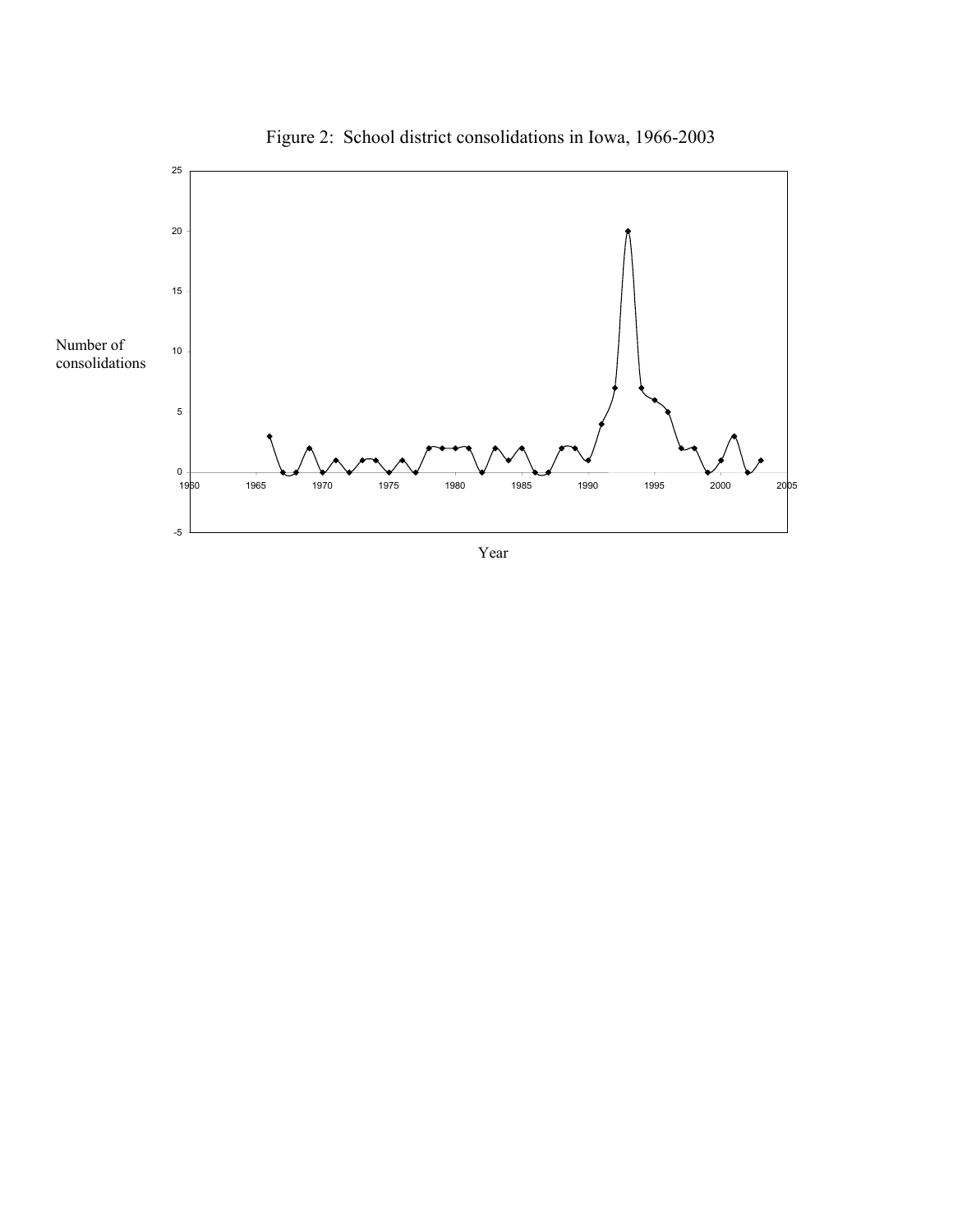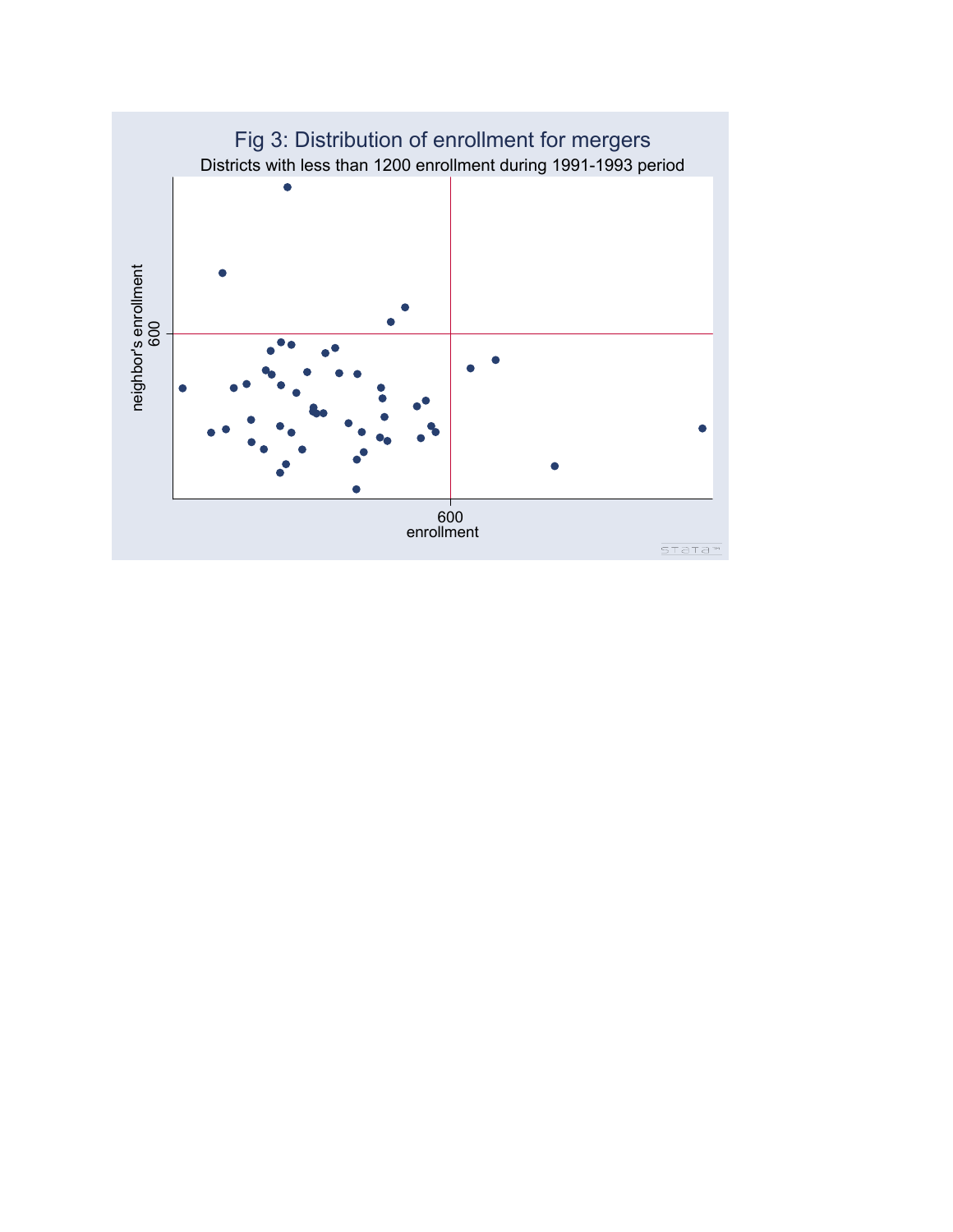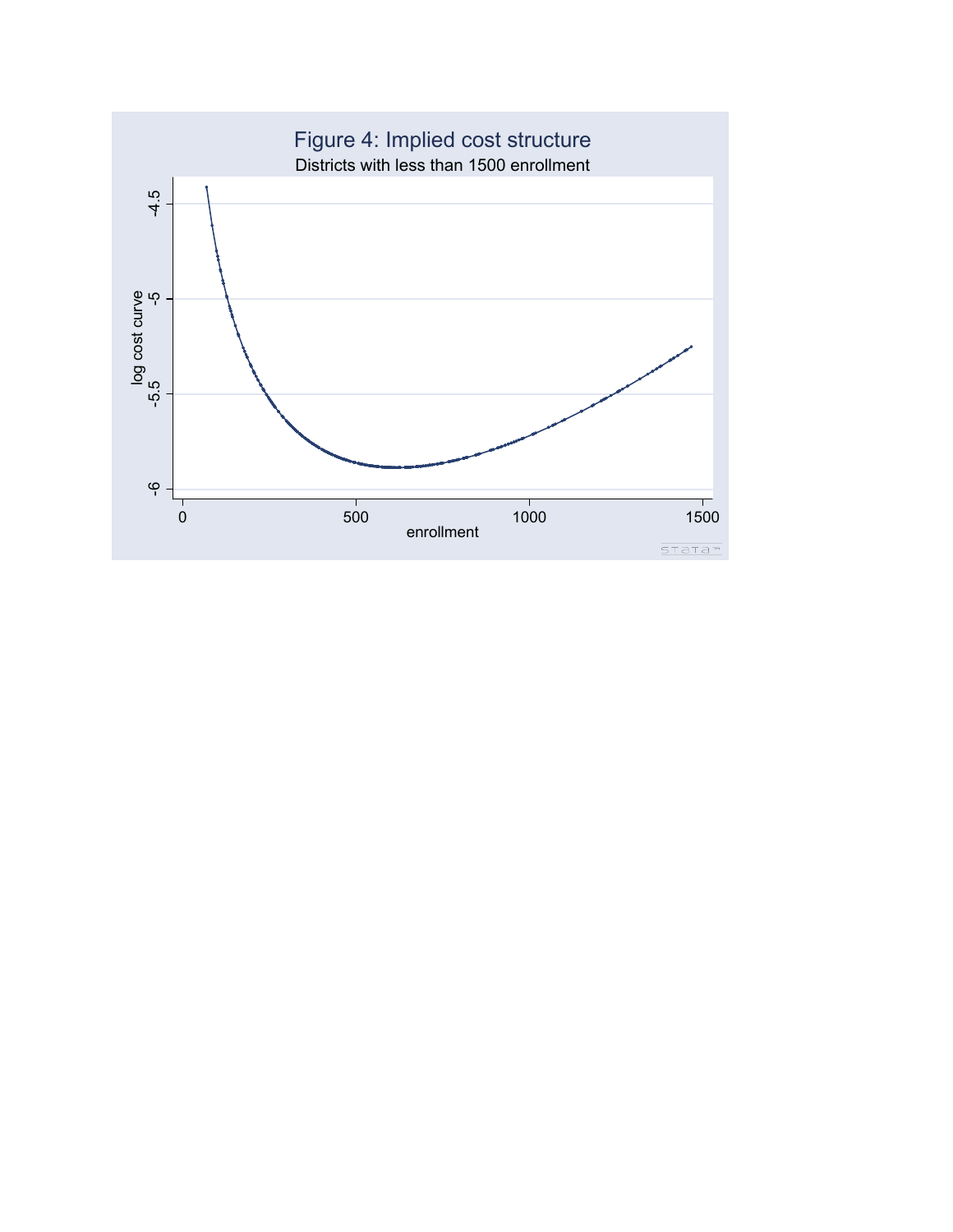# **Table 1: Summary Statistics for Key Variables**

mean (standard deviation) Observation = school district / year

|                        | merger<br>no merger |           |  |
|------------------------|---------------------|-----------|--|
|                        | $n = 108$           | $n=4,474$ |  |
| enrollment             | 452                 | 1288      |  |
|                        | (311)               | (2499)    |  |
| instructional spending | 0.1542              | 0.1437    |  |
| (scaled by tax base)   | (0.0569)            | (0.0660)  |  |
| mean house value       | 36.1158             | 42.8166   |  |
| (thousands)            | (9.5053)            | (15.0906) |  |
| percent students white | 0.9858              | 0.9798    |  |
|                        | 0.0183              | (0.0293)  |  |
| area (square miles)    | 97.8460             | 127.72    |  |
|                        | (41.0455)           | (66.6031) |  |
| merger last 5 years    | 0.0093              | 0.0450    |  |
|                        | (0.0962)            | (0.2073)  |  |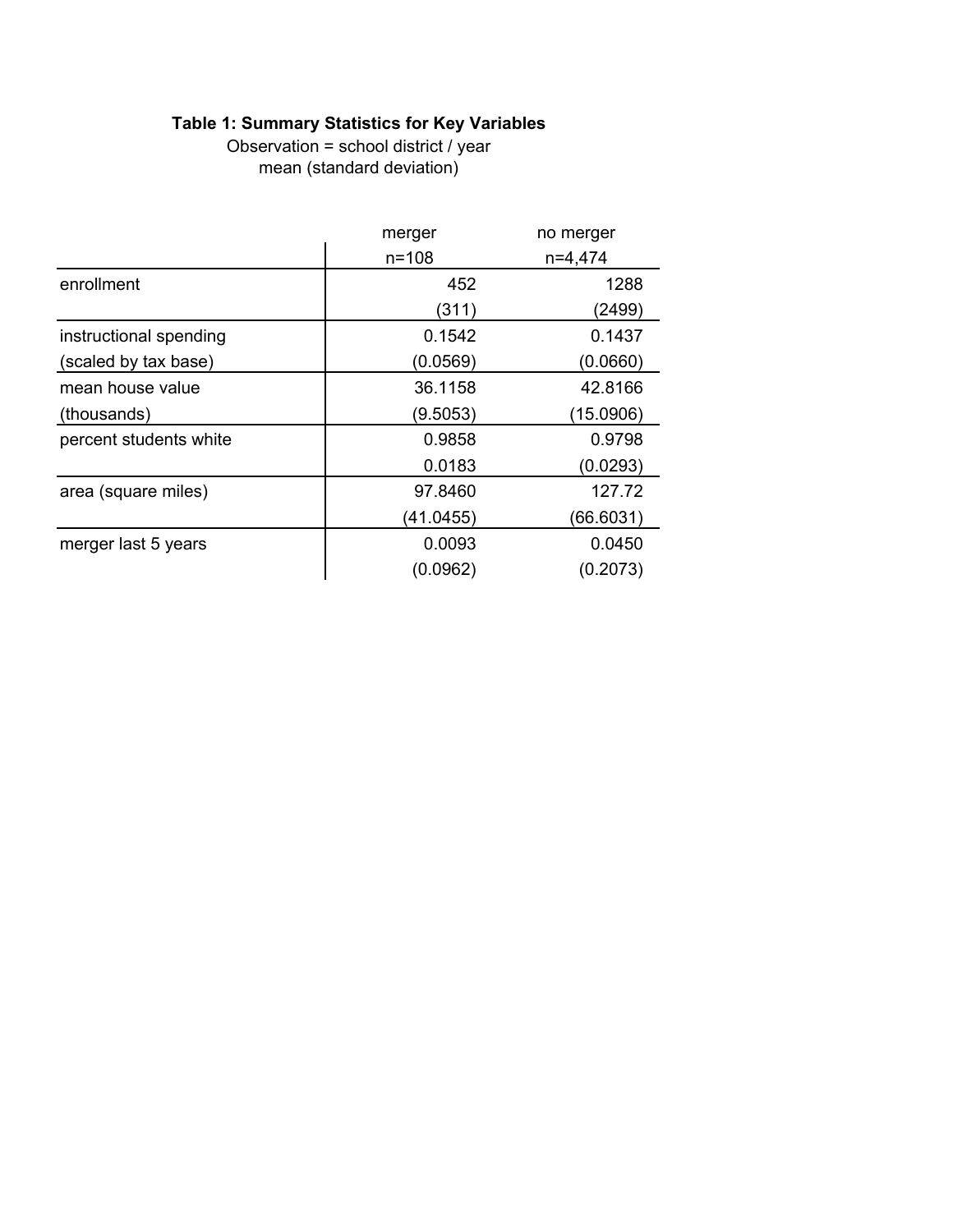# **Table 2: Summary Statistics for Key Variables**

mean (standard deviation) Observation = border / year

|                               | merger     | no merger   |
|-------------------------------|------------|-------------|
|                               | $n = 51$   | n=11,620    |
| merger incentive              | 2.3222     | 0.4114      |
| (mills, pdv)                  | (2.3783)   | (1.0055)    |
| economies of scale            | $-0.7892$  | $-0.8468$   |
| $ln(n1)$ - $ln(n1+n2)$        | (0.4833)   | (0.6307)    |
| diseconomies of scale         | $-3195.82$ | $-12243.46$ |
| $n1*ln(n1)-(n1+n2)*ln(n1+n2)$ | (2067.28)  | (29077.94)  |
| spending heterogeneity        | 0.0400     | 0.0469      |
|                               | (0.0473)   | (0.0520)    |
| house price heterogeneity     | 6.8451     | 10.8776     |
|                               | (5.2644)   | (9.3013)    |
| racial heterogeneity          | 0.0193     | 0.0232      |
|                               | (0.0194)   | (0.0334)    |
| heterogeneity in percent      | 0.0433     | 0.0454      |
| college graduates             | (0.0341)   | (0.0350)    |
| square miles                  | 96.6290    | 133.6089    |
|                               | 38.8276    | (68.1594)   |
| square miles *                | 8694.33    | 18587.67    |
| neighbor square miles         | (3470.56)  | 14904.79)   |
| merger in last 5 years        | 0.0098     | 0.0357      |
|                               | (0.0990)   | (0.1856)    |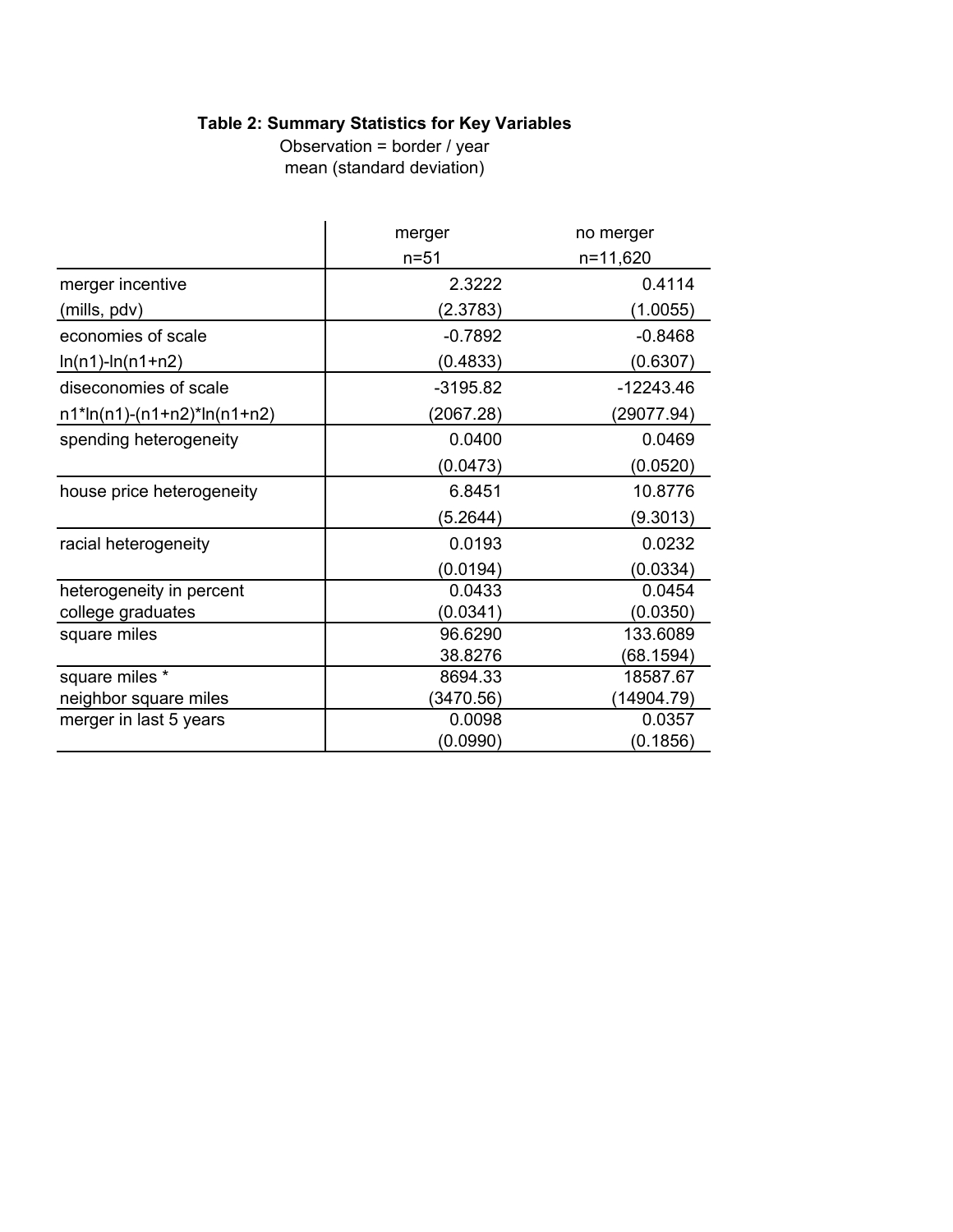# **Table 3: Determinants of School District Consolidations**

Outside option is to remain alone only

|                               | column 1    | column 2    | column 3    | column 4    |
|-------------------------------|-------------|-------------|-------------|-------------|
| merger incentive              | $0.4261**$  | $0.4060**$  | $0.4475**$  | $0.4322**$  |
|                               | (0.0663)    | (0.1188)    | (0.0705)    | (0.1573)    |
| economies of scale            | $-1.0581**$ | $-1.0022$   | $-0.7531**$ | $-1.0031*$  |
| $ln(n1)$ - $ln(n1+n2)$        | (0.2334)    | (0.7857)    | (0.1481)    | (0.5811)    |
| diseconomies of scale         | $0.0002**$  | $0.0003**$  | $0.0002**$  | $0.0001*$   |
| $n1*ln(n1)-(n1+n2)*ln(n1+n2)$ | (0.0001)    | (0.0001)    | (0.0001)    | (0.0001)    |
| spending heterogeneity        |             | $-1.7409$   |             |             |
|                               |             | (8.0341)    |             |             |
| house price heterogeneity     |             | 0.0056      |             |             |
|                               |             | (0.0201)    |             |             |
| racial heterogeneity          |             |             | 6.1710      |             |
|                               |             |             | (8.8731)    |             |
| heterogeneity in percent      |             |             | 2.3327      |             |
| college graduates             |             |             | (13.8705)   |             |
| square miles                  |             |             |             | 0.0265      |
|                               |             |             |             | (0.0127)    |
| square miles *                |             |             |             | $-0.0002*$  |
| neighbor square miles         |             |             |             | (0.0001)    |
| merger in last 5 years        | 0.2117      | 0.1435      | 0.8941      | $-0.7688$   |
|                               | (0.9440)    | (1.3004)    | (2.5768)    | (1.0134)    |
| constant                      | $-4.5734**$ | $-4.4006**$ | -4.6920**   | $-5.7305**$ |
|                               | (0.2391)    | (0.3396)    | (0.4794)    | (1.0889)    |
| <b>Observations</b>           | 11665       | 11515       | 11515       | 11515       |

Standard errors below coefficients

\* significant at 10%; \*\* significant at 5%